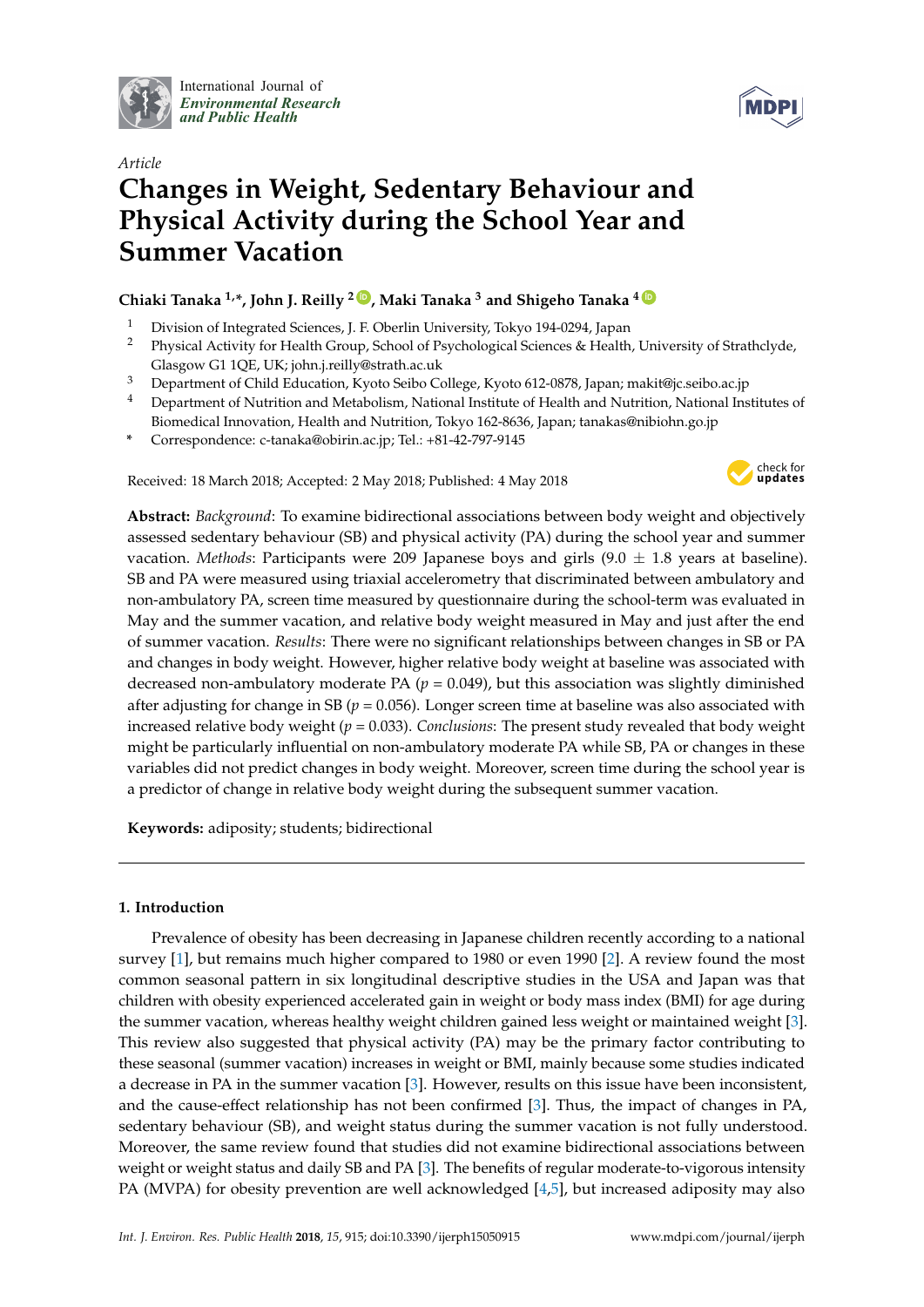decrease PA [\[6\]](#page-16-4). Accelerometry as an objective measure of PA behaviour for children provides the full range of intensities of PA and SB; SB is distinct from PA [\[7](#page-16-5)[–9\]](#page-16-6), and it is possible for an individual to spend an excessive proportion of time in SB, even if they meet PA guidelines [\[10\]](#page-16-7). Some reviews [\[11–](#page-16-8)[13\]](#page-16-9) considered the association between objectively and subjectively measured SB and health outcomes in children and adolescents. Those reviews suggested that more evidence for cause-effect relationships between adiposity, SB, and PA is necessary.

Recently, Brazendale et al. reported that an unhealthy change in body composition during the summer could be explained by the "Structured Days Hypothesis" which posits that children engage in a greater number of unhealthy obesogenic behaviors (e.g., unfavorable activities/behaviors such as extended periods of sedentary/screen time and/or liberties to choose when, what, and how much to eat/drink) on unstructured days (e.g., summer vacation) when compared with structured days (school days) [\[14\]](#page-16-10). Weaver et al. also pointed out same hypothesis in their recent article [\[15\]](#page-16-11).

In Japan, increased SB and decreased PA in summer vacation compared with those the school year in school children using accelerometry were reported [\[16\]](#page-16-12). However, it remains unclear as to whether measured habitual SB and PA changes are associated with weight gain, and whether any relationships are bidirectional in children across the school-term to summer vacation transition. Therefore, the reverse causation or 'bidirectionality hypothesis' needs to be tested. Thus, the main aim of the present study was to examine the longitudinal bidirectional associations between adiposity and daily SB and PA measured in Japanese school children, as a sub analysis of a previously published study [\[16\]](#page-16-12). Moreover, the determinants of change in body weight or measured changes in SB and PA or screen time were examined in the context of three potential determinants (eating habits, home environment and body image).

#### **2. Materials and Methods**

Our convenience sample included 209 Japanese primary children from four primary schools located in urban areas in Tokyo and Kyoto. Students and parents were invited to participate by leaflets at their school. Informed consent was obtained from all participants and their parents, and the Ethical Committee of J. F. Oberlin University approved the study protocol (No. 10007). Baseline data of anthropometric measurements, SB and PA were collected in May 2011 during the school year. The initial sample comprised *n* = 356 students. Due to missing data (no consent to take part/unable to trace for follow-up measures (*n* = 46), no accelerometer data at follow-up (*n* = 94), no height/weight data at follow-up (*n* = 7)), our longitudinal sample comprised data from 209 children. The follow-up data were collected in end of July or beginning of August during the summer vacation (mean interval, 64 SD 10 days). The anthropometric measurements were also measured just after the end of the summer vacation (mean interval, 114 SD 9 days).

#### *2.1. Objective Measurement of Sedentary Behaviour and Physical Activity*

Habitual SB, PA and step counts were measured with a triaxial accelerometer (Active style Pro HJA-350IT, Omron Healthcare, Kyoto, Japan),  $74 \times 46 \times 34$  mm and 60 g including batteries. Participants wore the accelerometer on the left side of the waist in May (school year) in the school year and July or August (summer vacation). In Japan, the "summer vacation" without classes in schools occurs for around 5 weeks from late July to late August. The details of the accelerometer are described elsewhere [\[17\]](#page-16-13). We calculated the synthetic acceleration of three axes using signals before and after high-pass filtering to remove the gravitational acceleration component from the signal using 10-s epoch. Then, the ratio of unfiltered to filtered acceleration was calculated and used to classify PA into ambulatory and non-ambulatory activities, in combination with synthetic acceleration itself. In our previous study, we reported the algorithm for the classification of daily life activities (Nintendo DS (Nintendo Inc., Kyoto, Japan), throwing a ball, household, etc.) and ambulatory activities by the unfiltered/filtered acceleration ratio, which resulted in 99.8% correct classification for eleven activities [\[17\]](#page-16-13). SB and PA were monitored continuously for 7 days or more. Participants were requested to wear these devices at all times, except under special circumstances,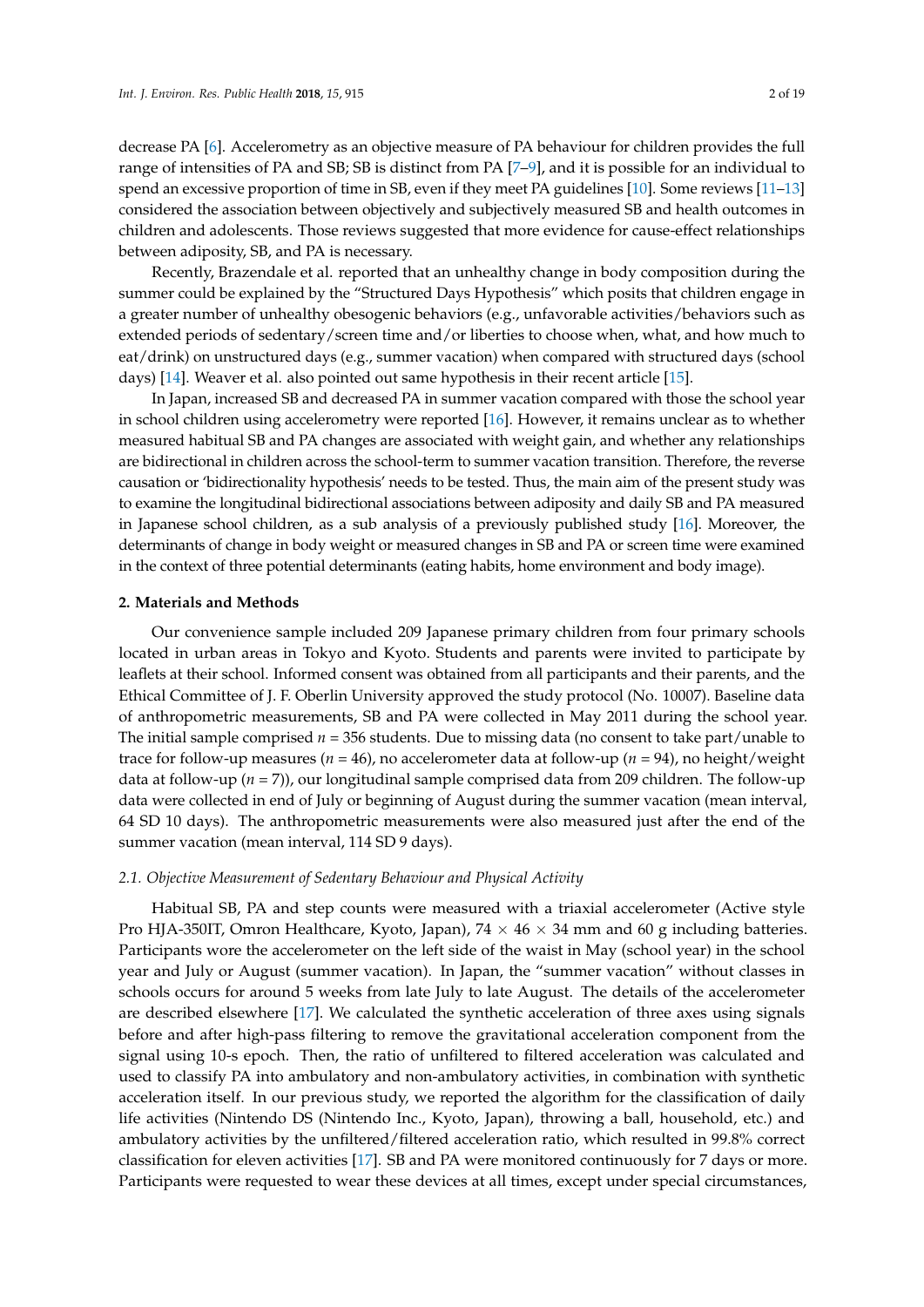such as dressing and bathing. We accepted days in which more than 600 min (10 h) of wear time had accrued, not counting time allowed for the above-mentioned unavoidable reasons. In addition, periods with over 60 min of consecutive "non-wear time" were considered to be non-wear time.<br>The 2 weeks plus 1 weeks The criteria used in the present study were similar to those in other papers [\[18\]](#page-16-14). The 2 weekdays plus 1 weekend day represented a minimum required for inclusion. In practice, the amount of accelerometry were required for inclusion. In practice, the amount of accelerometry obtained was much greater than this. Previous studies suggested at least 3 days were required for<br>young children in the least participants with days and at least 1 weeks reliable PA monitoring in young children [\[19](#page-16-15)[,20\]](#page-16-16). Participants with data from at least 2 weekdays and at least 1 weekend day in the school years and at least 3 days in the summer vacation were included in the analysis, because they went to their school on neither weekdays nor weekend days.<br>. in the summer vacation and there was no large difference between weekdays and weekend days.<br>Ta consistent to the papers of a more papers of a more papers of a more papers of a more papers of a more pape The inclusion/exclusion criteria used in the present study were similar to those in other papers [\[16](#page-16-12)[,18\]](#page-16-14).<br>References PA consists of ambulatory activity such as walking and running and non-ambulatory activity such as performing playing with blocks, tossing a ball, playing games, aerobic dance and household activities (e.g., typing, vacuuming, dishwashing, and fidgeting). Crouter et al. also proposed an algorithm to classify daily living activities into continuous walking/running and intermittent lifestyle activities in children [\[21\]](#page-16-17). In fact, our previous study showed that non-ambulatory time as measured by triaxial accelerometry was much longer than ambulatory time during medium-intensity PA in free-living<br>-Japanese preschool children [\[22\]](#page-17-0). Furthermore, step counts were also measured by the accelerometer.

## *2.2. Anthropometric Measurements 2.2. Anthropometric Measurements*

Body height and weight were measured to the nearest 0.1 cm and 0.1 kg, respectively. Height Body height and weight were measured to the nearest 0.1 cm and 0.1 kg, respectively. Height and body weight was measured without shoes, but with clothing. Net body weight was calculated and body weight was measured without shoes, but with clothing. Net body weight was calculated as the weight of clothing subtracted from the measured body weight. Clothing for each participant as the weight of clothing subtracted from the measured body weight. Clothing for each participant included prescript shorts and t-shirt, corresponding to a 0.5 kg deduction. BMI was calculated as included prescript shorts and t-shirt, corresponding to a 0.5 kg deduction. BMI was calculated as weight in kilograms divided by height in meters squared. Weight status was classified as normal weight in kilograms divided by height in meters squared. Weight status was classified as normal weight, overweight/obesity, or thin based on Japanese cut-offs for weight status that were established weight, overweight/obesity, or thin based on Japanese cut-offs for weight status that were established based on national reference data for Japanese children [\[23\]](#page-17-1). Relative body weight was used as an index based on national reference data for Japanese children [23]. Relative body weight was used as an of weight status [\[23\]](#page-17-1), calculated as follows: index of weight status [23], calculated as follows:

Relative body weight = [measured body weight (kg) – standard weight for gender, age, and height(kg)]/standard weight (kg)  $\times$  100 (%)

※ standard weight (kg) = a × measured body height (cm) − b standard weight (kg) = a × measured body height (cm) − b

a and b are gender- and age-specific. a and b are gender- and age-specific.

The cut-offs of weight states are as follows: Overweight/Obesity combined:  $\geq +20\%$ , Normal  $\frac{1}{100}$ weight: −20% to + 20% and Thinness: ≤−20% [23]. weight: −20% to + 20% and Thinness: ≤−20% [\[23\]](#page-17-1).

# *2.3. Self-Reported Measures and Interview 2.3. Self-Reported Measures and Interview*

with their parents following the methods of the Japanese national health and nutrition examination survey. The type of sedentary behaviour was assessed by two questions; "How many hours do you/your child usually watch of television (TV) or video movies per day on weekday and weekend, respectively?, and "How many hours do you/your child usually play games (including games on TV, personal computer (PC), handheld game console etc.) or use the PC per day on weekday and weekend, respectively? A systematic review [\[24\]](#page-17-2) found a dearth of high-quality evidence on the determinants of measured SB and PA in children and adolescents. Therefore, the present study included four of the categories of determinant derived from a socio-ecological model as recommended, except for  $\epsilon$  categories of the categories of determinant determinant  $\epsilon$  of  $\alpha$  and  $\epsilon$  as  $\epsilon$  as  $\epsilon$  as  $\epsilon$  as  $\epsilon$  as  $\epsilon$  as  $\epsilon$  as  $\epsilon$  as  $\epsilon$  as  $\epsilon$  as  $\epsilon$  as  $\epsilon$  as  $\epsilon$  as  $\epsilon$  as  $\epsilon$  as  $\epsilon$  as  $\epsilon$  as  $\epsilon$  as a social-cultural environmental domain [\[24–](#page-17-2)[26\]](#page-17-3). The variables studied for each domain were: Since participants were young, questionnaire data were collected from participants answering

- (a) Demographic and biological domain: gender; age.
- (b) A psychological domain: body image.
- (c) A behavioural domain: eating habits.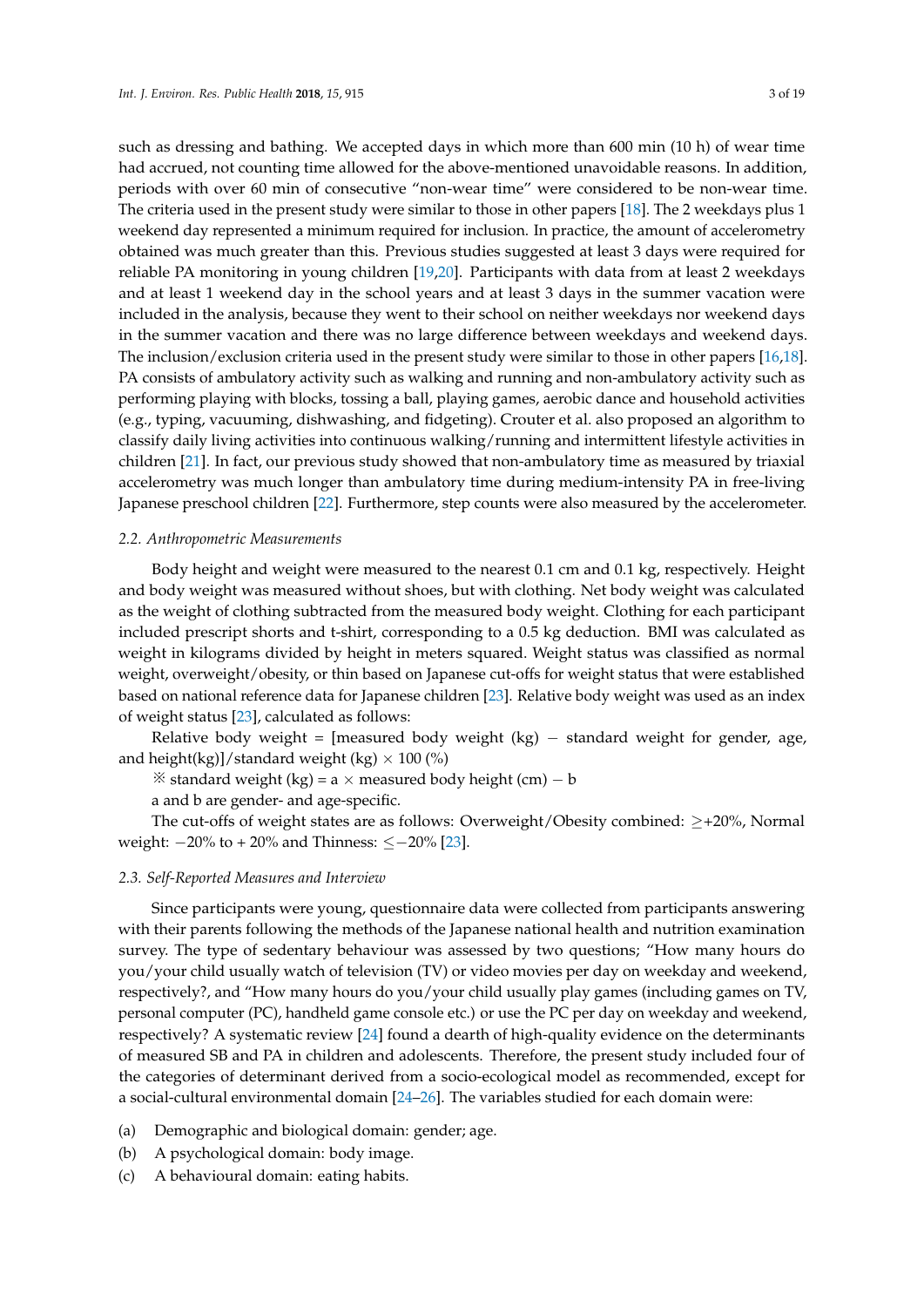(d) A physical environmental domain: television set in children's bedroom; availability of air conditioner during summer vacation.

Participants and their parents were asked about eating habits; habitual frequency of having a snack at daytime and night, having a snack at night and during daytime with television viewing at baseline and follow-up and having a breakfast and dinner with television viewing at baseline, the volume of having juice including sports drinks, vegetables and fruits juice at follow-up. Participants and their parents were also asked about bedroom television ownership. Body image perception was asked for each participant by an interview.

#### *2.4. Statistical Analysis*

The average time at SB and each PA intensity per day was calculated by METs recorded every 10 sec as follows: average number of weekday and weekend minutes spent in SB (METs  $\leq$  1.5), LPA  $(1.6 \leq \text{METs} < 3.0)$ , MVPA (METs  $\geq 3.0$ ), moderate PA (MPA) (3.0  $\leq$  METs  $\lt 6.0$ ) and vigorous PA (VPA)  $(6.0 < \text{METs})$  were calculated for each individual, and then average weekly values were calculated. For the data during the school year, average values were calculated by weighting for 5 weekdays and 2 weekend days (Weighted data = ((average for weekdays  $\times$  5) + (average for weekend days  $\times$  2))/7). PA assessed by the accelerometer is presented as: (1) PA states for ambulatory activity or non-ambulatory activity in intensity-specific categories (LPA, MVPA, MPA and VPA); and (2) number of steps registered per day.

Values of SB and PA were adjusted for wear time. Change variables were calculated as follow-up values minus baseline values. There were no significant interactions between gender and seasonal variation of each variable. A paired t-test was used to compare baseline and follow-up measurements. Partial correlations were analyzed between SB and each PA at baseline adjusted for gender, school, age and body height at baseline. Partial correlations were analyzed also between change in SB and each PA adjusted for gender, school, follow-up period, age and body height at baseline.

The associations between change in body weight or relative body weight and SB, PA or screen time at baseline variables were analyzed by analysis of covariance (ANCOVA) adjusted for gender, school, follow-up period, age, body weight, body height, and SB or PA at baseline. The associations between change of SB or PA and relative body weight at baseline variables were analyzed by ANCOVA adjusted for gender, school, follow-up period, age, relative body weight and SB or PA at baseline. Moreover, when the result of each first analysis was significant, in the final stage of the analysis, other SB or PA variables were also adjusted in the same model to evaluate an independent effect of SB or PA at baseline. The reverse (bidirectional) associations were analyzed by the same modelling procedure. For analysis of questionnaire data, total screen time included TV viewing, PC use, and video game play. When the number of answers for behavioural variables was below 10, the category was added to another category. The associations between change in body weight, relative body weight, and accelerometer data were analyzed by ANCOVA. The covariates were the same as the analyses described above. The associations between weight status at baseline (overweight/obese children versus normal weight children) and change of body weight, SB or PA or relative body weight were analyzed by ANCOVA adjusted for gender, school and age at baseline, follow-up period, and change of body height, SB or PA at baseline. Statistical analyses were performed with IBM SPSS statistics 20.0 for Windows (IBM Co., Tokyo, Japan). All statistical tests were regarded as significant when *p*-values were less than 0.05.

#### **3. Results**

#### *3.1. Characteristics of Study Participants*

The participants' characteristics are shown in Table [1.](#page-4-0) Age, body height and body weight significantly increased from baseline to follow-up. The numbers of overweight/obesity, normal-weight and thin participants were 12 (5.7%), 194 (92.8%) and 3 (1.4%) at baseline and 16 (7.7%), 189 (90.4%)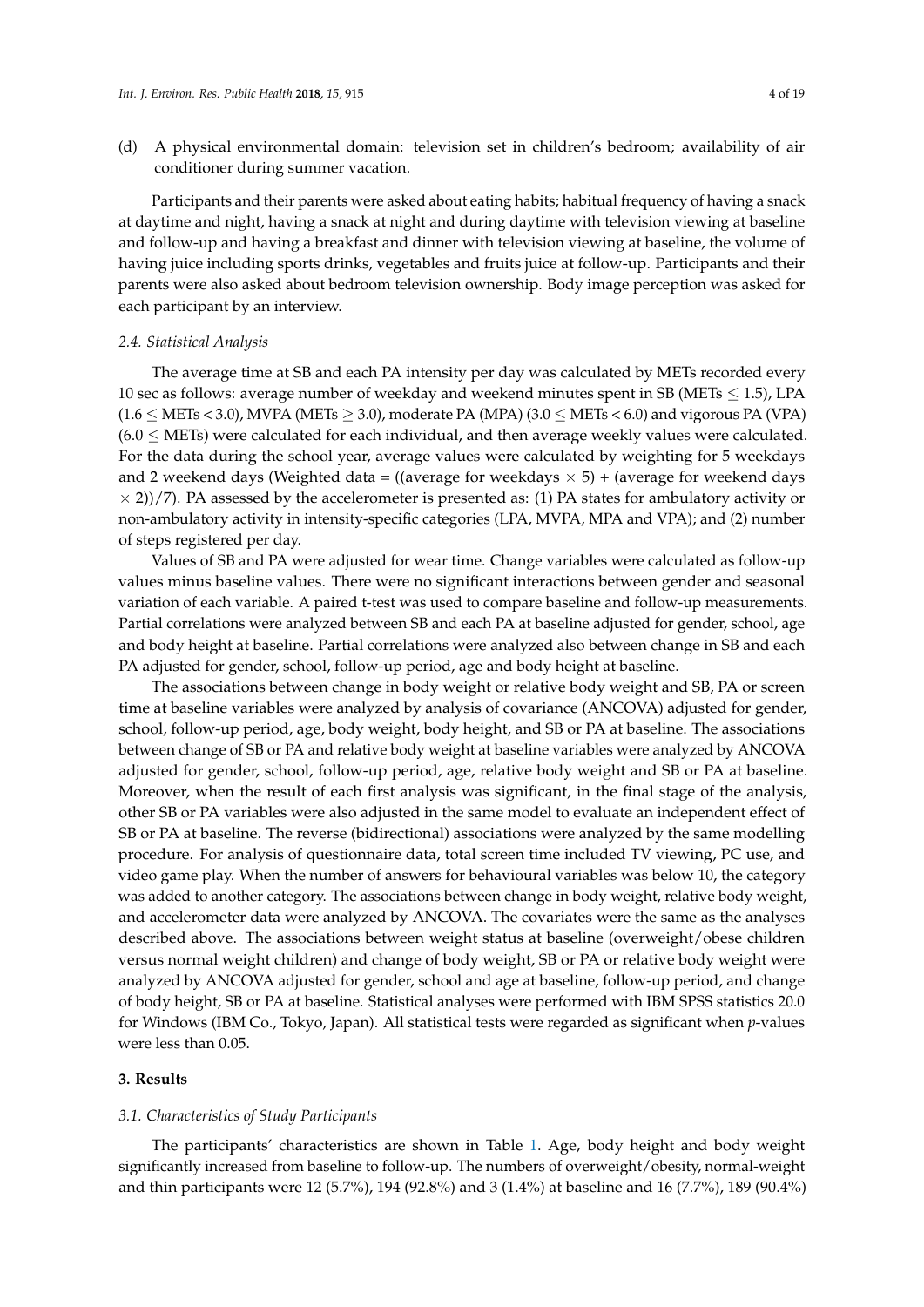and 4 (1.9%) at just after summer vacation, respectively. The duration of accelerometry was much greater than the minimum criteria specified (at least 3 days and 10 h), with an average of 7.1 days and 13.4 h per day at baseline and 8.0 days and 12.8 h per day at follow-up, respectively. Ambulatory and total time in LPA, MVPA, MPA and VPA, non-ambulatory time in VPA and step counts significantly decreased from baseline to follow-up. Measured SB and screen time and non-ambulatory time in MPA significantly increased. The partial correlations at baseline or the change between SB and LPA were strong (r = −0.953 and r = −0.958, *p* < 0.001). The partial correlations between SB and MVPA (r = −0.626 and r = −0.665, *p* < 0.001) or MPA (r = −0.664 and r = −0.691, *p* < 0.001) were moderate. The partial correlations between SB and VPA (r = −0.273, *p* < 0.001 and r = −0.258, *p* = 0.001) were significant but weak. There were no correlations between SB and each screen time.

|                                             |         | <b>Baseline</b> |           |        | Follow-Up |           | $p$ -Value |
|---------------------------------------------|---------|-----------------|-----------|--------|-----------|-----------|------------|
| $n = 209$                                   | Mean    | 士               | <b>SD</b> | Mean   | 士         | <b>SD</b> |            |
| Age (years) *                               | 9.0     | $\pm$           | 1.8       | 9.3    | 士         | 1.8       | < 0.001    |
| Height (cm) *                               | 131.8   | $\pm$           | 11.7      | 134.2  | $\pm$     | 12.0      | < 0.001    |
| Body weight (kg) *                          | 29.3    | 士               | 8.1       | 30.5   | 士         | 8.5       | < 0.001    |
| BMI $(kg/m^2)$ *                            | 16.6    | 士               | 2.3       | 16.6   | 士         | 2.3       | 0.388      |
| Relative weight (%) *                       | $-0.9$  | 士               | 12.3      | $-1.9$ | 士         | 12.5      | < 0.001    |
| Weight status (Overweight and obesity: %) * | 5.7     | 士               |           | 7.7    | $\pm$     |           |            |
| Sedentary behaviour (min/day)               | 346.2   | 士               | 64.4      | 365.8  | 士         | 72.1      | < 0.001    |
| $LPA$ (min/day)                             |         |                 |           |        |           |           |            |
| Ambulatory                                  | 102.6   | $\pm$           | 18.4      | 93.0   | 士         | 24.7      | < 0.001    |
| Non-ambulatory                              | 258.1   | 士               | 45.4      | 254.7  | 士         | 46.3      | 0.176      |
| Total time                                  | 360.7   | $\pm$           | 52.0      | 347.7  | 士         | 56.8      | < 0.001    |
| MVPA (min/day)                              |         |                 |           |        |           |           |            |
| Ambulatory                                  | 38.3    | 士               | 14.2      | 31.1   | 士         | 16.9      | < 0.001    |
| Non-ambulatory                              | 27.6    | $\pm$           | 8.5       | 28.4   | $\pm$     | 9.2       | 0.059      |
| Total time                                  | 65.8    | $\pm$           | 19.9      | 59.4   | $\pm$     | 22.8      | < 0.001    |
| MPA (min/day)                               |         |                 |           |        |           |           |            |
| Ambulatory                                  | 33.8    | 士               | 12.2      | 28.3   | 士         | 14.9      | < 0.001    |
| Non-ambulatory                              | 26.0    | $\pm$           | 8.0       | 27.2   | $\pm$     | 8.8       | 0.004      |
| Total time                                  | 59.7    | 士               | 17.3      | 55.5   | 士         | 20.1      | < 0.001    |
| VPA (min/day)                               |         |                 |           |        |           |           |            |
| Ambulatory                                  | 4.5     | 士               | 2.6       | 2.7    | 士         | 2.5       | < 0.001    |
| Non-ambulatory                              | 1.6     | 士               | 1.3       | 1.2    | $\pm$     | 1.4       | < 0.001    |
| Total time                                  | 6.0     | 士               | 3.6       | 3.9    | $\pm$     | 3.7       | < 0.001    |
| Step count (steps/day)                      | 10931   | $\pm$           | 2450      | 9462   | 士         | 3287      | < 0.001    |
| TV time (min/day) ( $n = 175$ )             | 109.9   | $\pm$           | 64.4      | 119.9  | $\pm$     | 76.8      | 0.014      |
| Game time (min/day) ( $n = 175$ )           | 26.2    | $\pm$           | 31.1      | 33.1   | $\pm$     | 41.5      | 0.002      |
| Screen time (min/day) ( $n = 175$ )         | 136.1   | 士               | 80.7      | 153.0  | $\pm$     | 97.0      | 0.001      |
|                                             | $\it n$ | $\%$            |           |        |           |           |            |
| Bedroom television ownership                | 205     | 98              |           |        |           |           |            |
| 1. yes                                      | 46      | 22              |           |        |           |           |            |
| 2. no                                       | 159     | 76              |           |        |           |           |            |
| Body image perception of participants       | 209     |                 |           |        |           |           |            |
| 1. considerably obese                       | 3       | $\mathbf{1}$    |           |        |           |           |            |
| 2. slightly obese                           | 23      | 11              |           |        |           |           |            |
| 3. maintain the present body                | 155     | 74              |           |        |           |           |            |
| 4. slightly thin                            | 22      | 11              |           |        |           |           |            |
| 5. considerably thin                        | 6       | 3               |           |        |           |           |            |

<span id="page-4-0"></span>**Table 1.** Physical characteristics, habitual sedentary behaviour and physical activity, screen time, bedroom television ownership and body image for participants.

BMI: body mass index, LPA: Light physical activity, MVPA: moderate-to-vigorous physical activity, MPA: moderate physical activity, VPA: vigorous physical activity, \*: follow-up was just after summer vacation.

#### *3.2. Baseline Body Weight as a Predictor of Change in Sedentary Behaviour, Physical Activity, and Vice Versa*

Relative body weight at baseline was significantly associated with the change in non-ambulatory MPA (Table [2\)](#page-6-0). This association was slightly diminished after adjusting for change in measured SB. Longer screen time at baseline was associated with increase in relative body weight. Changes in body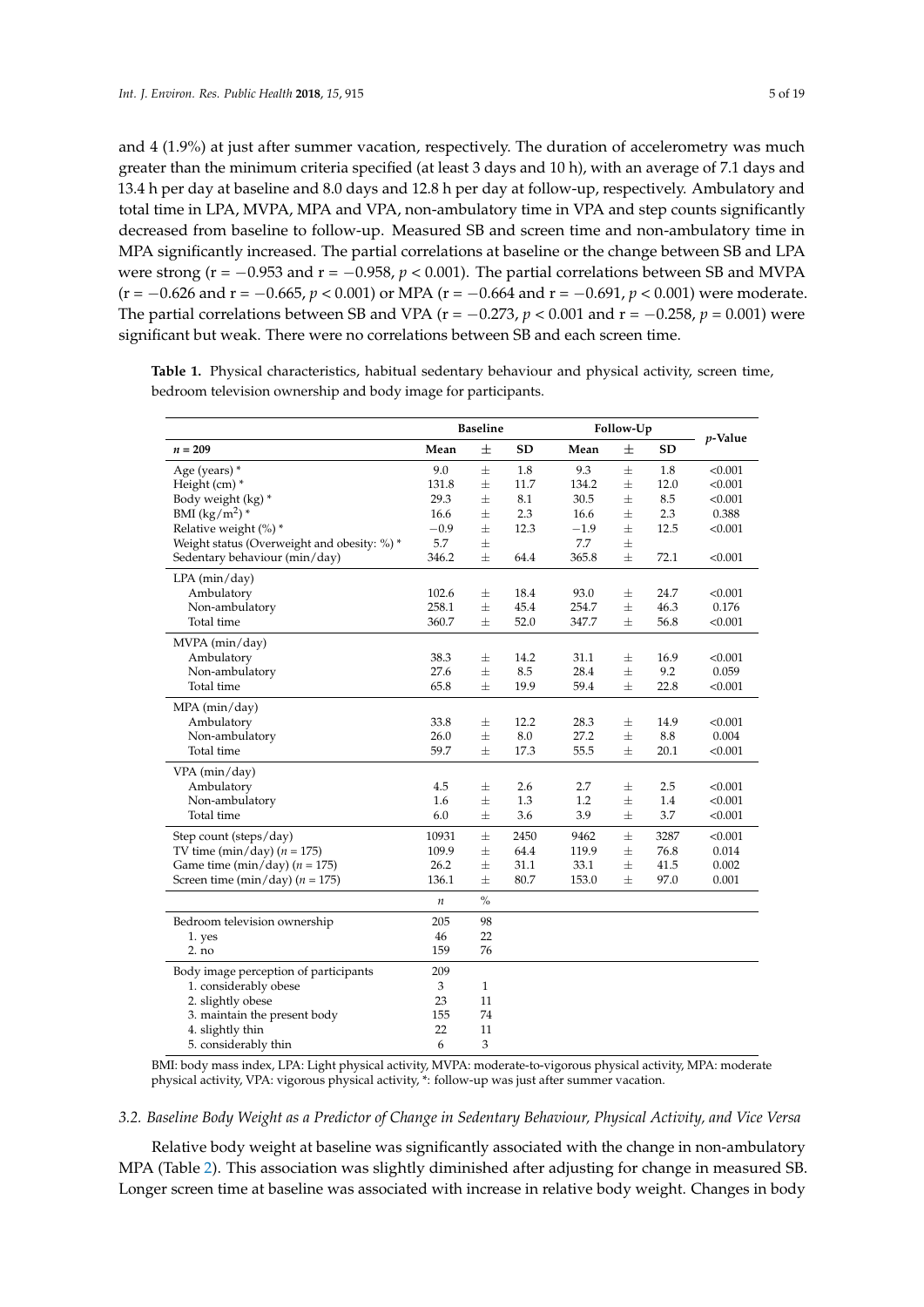weight or relative body weight were not associated with change in evaluated various intensity PAs or SB or screen time (Table [3\)](#page-8-0).

#### *3.3. Influence of Baseline Overweight and Obesity on Changes in Sedentary Behaviour and Physical Activity*

Weight status (overweight/obesity vs normal weight children) and change in body weight or change in SB or PA were not related significantly. The changes of relative body weight from baseline were −3.3% in the children with overweight/obesity children and −1.3% in the normal weight children, respectively. The relative body weight decreased significantly more in children with overweight/obesity than in normal weight children (*p* = 0.035). In addition, weight status of most participants did not change, while 4 normal-weight participants became overweight, 2 normal-weight participants became thin, and a thin participant became normal-weight.

#### *3.4. Determinants of Change of Body Weight, Relative Body Weight, Sedentary Behaviour or Physical Activity*

Results of the analyses are shown in Tables [4](#page-11-0) and [5.](#page-13-0) Results of eating measures and frequency of air conditioner use are shown in Supplementary Table S1. The body image by self-interview was significantly associated with increased change of relative body weight adjusted for relative body weight at baseline. Bedroom television ownership was significantly associated with increased change of SB or decreased change of PA adjusted for SB or PA at baseline. Other variables by the questionnaire or interview were not associated with body weight, relative body weight, SB or PA variables.

#### **4. Discussion**

In the present study, the relative body weight at baseline was significantly associated with the change in non-ambulatory MPA ( $\beta$  = -0.060,  $p$  = 0.049), but not vice versa. For primary school children, non-ambulatory activities include playing games, radio gymnastics, tossing a ball, cleaning and clearing away, bedmaking, dressing and undressing, etc. [\[17,](#page-16-13)[27\]](#page-17-4). Moreover, the screen time at baseline was associated with change in relative body weight (β =  $-0.009$ , *p* = 0.033), but not vice versa. On the other hand, there were no association between the relative body weight at baseline and change in LPA or VPA. It is not clear why no association was observed for LPA such as normal walking [\[17](#page-16-13)[,27\]](#page-17-4). Time in VPA such as jogging might be too short to have significant associations [\[17,](#page-16-13)[27\]](#page-17-4).

There are only a few studies which have comparatively evaluated PA between summer vacation and the school year, using accelerometry or the doubly labelled water method [\[28,](#page-17-5)[29\]](#page-17-6). However, the results of these studies were not consistent. Moreover, these previous studies did not examine bidirectional associations between weight and SB or PA. As mentioned above, a previous review suggested that PA is the primary factor contributing to seasonal (summer vacation) increases in weight or weight status but there is no evidence to what extent weight or weight status at school term to affect PA or SB in summer vacation [\[3\]](#page-16-1). The present study suggested that body weight might be particularly influential on non-ambulatory MPA ( $p = 0.049$ ), but this association was slightly diminished after adjusting the change in measured SB ( $p = 0.056$ ) while SB, PAs or changes in these variables did not predict changes in adiposity. Screen time during the school year may also be a predictor of change in relative body weight during the subsequent summer vacation. We identified only four prospective studies that examined bidirectional associations between adiposity and measured by accelerometer SB and/or PA in children and adolescents [\[30–](#page-17-7)[33\]](#page-17-8), although they examined bidirectional associations over longer periods (one or two year). The present study findings are consistent with the previous studies in primary school children [\[32](#page-17-9)[,33\]](#page-17-8) indicating that low PA may be a result rather than a cause of adiposity. The differences in age between the present study and two others previous studies for younger children and adolescents may also account, in part, for differences in the findings between the present study and some previous studies [\[32](#page-17-9)[,33\]](#page-17-8).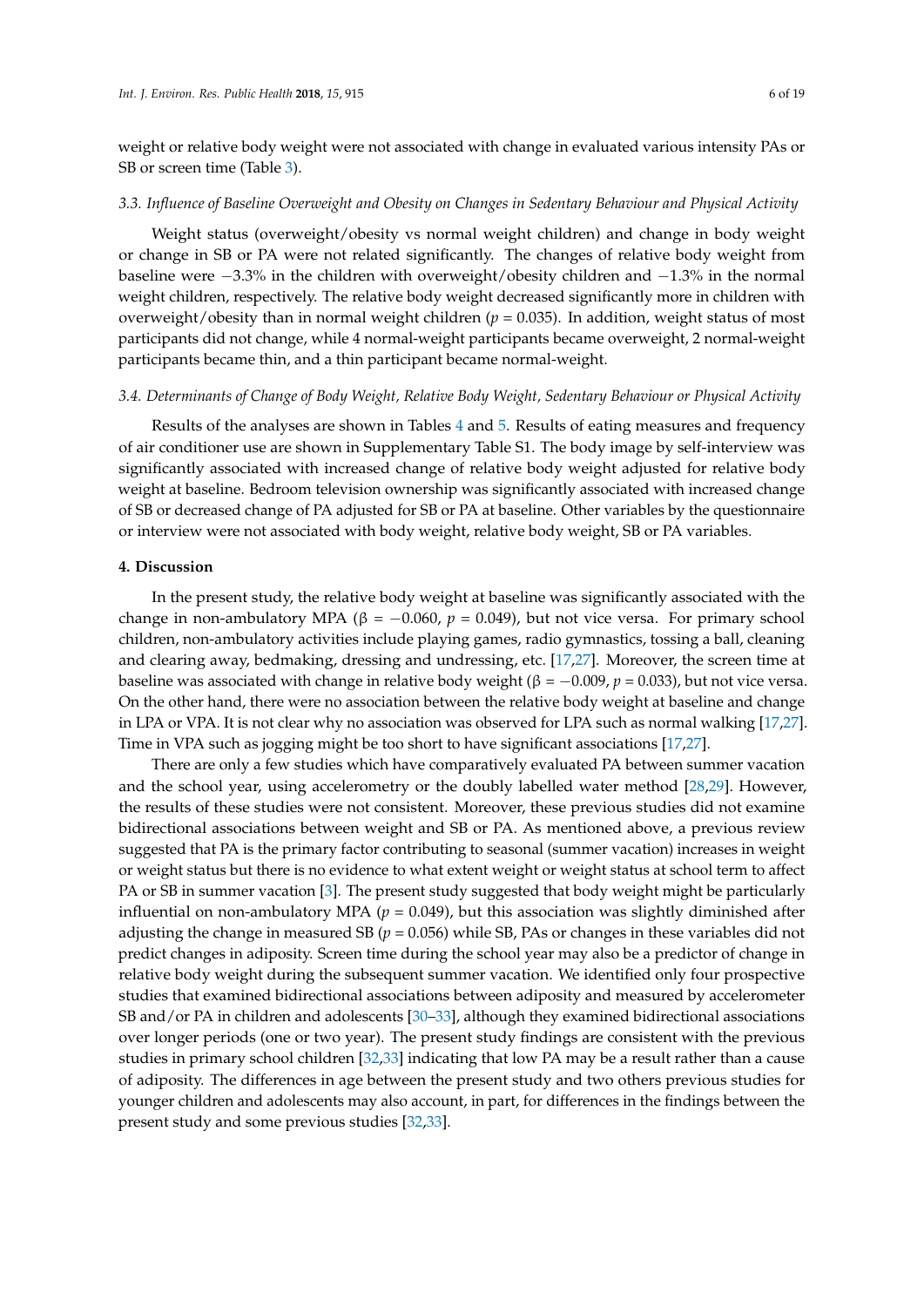**Table 2. (a)** Baseline sedentary behaviour and physical activity as predictors of change in body weight and vice versa; (**b**) Baseline sedentary behaviour and physical activity as predictors of change in relative body weight and vice versa.

|                                           |                     |                            |       | (a)        |                                |                      |                                        |        |            |
|-------------------------------------------|---------------------|----------------------------|-------|------------|--------------------------------|----------------------|----------------------------------------|--------|------------|
|                                           |                     | Outcome: ΔBody Weight (kg) |       |            |                                |                      | Exposure: Body Weight at Baseline (kg) |        |            |
|                                           | $\beta$ -Coefficiet | 95% CI                     |       | $p$ -Value |                                | $\beta$ -Coefficient | 95% CI                                 |        | $p$ -Value |
| Sedentary behaviour at baseline (min/day) | 0.001               | $-0.002$                   | 0.004 | 0.667      | ∆Sedentary behaviour (min/day) | 1.004                | $-0.741$                               | 2.748  | 0.258      |
| LPA at baseline (min/day)                 |                     |                            |       |            | $\Delta$ LPA (min/day)         |                      |                                        |        |            |
| Ambulatory                                | $-0.004$            | $-0.013$                   | 0.006 | 0.444      | Ambulatory                     | $-0.512$             | $-1.193$                               | 0.170  | 0.141      |
| Non-ambulatory                            | 0.000               | $-0.004$                   | 0.004 | 0.942      | Non-ambulatory                 | $-0.550$             | $-1.725$                               | 0.624  | 0.357      |
| Total time                                | $-0.001$            | $-0.004$                   | 0.003 | 0.714      | Total time                     | $-1.199$             | $-2.635$                               | 0.236  | 0.101      |
| MVPA at baseline (min/day)                |                     |                            |       |            | $\Delta MVPA$ (min/day)        |                      |                                        |        |            |
| Ambulatory                                | $-0.006$            | $-0.020$                   | 0.008 | 0.415      | Ambulatory                     | 0.092                | $-0.339$                               | 0.522  | 0.675      |
| Non-ambulatory                            | 0.011               | $-0.011$                   | 0.032 | 0.323      | Non-ambulatory                 | $-0.119$             | $-0.315$                               | 0.077  | 0.233      |
| Total time                                | $-0.001$            | $-0.011$                   | 0.009 | 0.873      | Total time                     | 0.014                | $-0.500$                               | 0.527  | 0.958      |
| MPA at baseline (min/day)                 |                     |                            |       |            | $\triangle MPA$ (min/day)      |                      |                                        |        |            |
| Ambulatory                                | $-0.008$            | $-0.024$                   | 0.008 | 0.349      | Ambulatory                     | 0.123                | $-0.259$                               | 0.505  | 0.527      |
| Non-ambulatory                            | 0.010               | $-0.013$                   | 0.032 | 0.400      | Non-ambulatory                 | $-0.144$             | $-0.333$                               | 0.044  | 0.133      |
| Total time                                | $-0.001$            | $-0.013$                   | 0.010 | 0.815      | Total time                     | $-0.022$             | $-0.477$                               | 0.434  | 0.926      |
| VPA at baseline (min/day)                 |                     |                            |       |            | $\Delta VPA$ (min/day)         |                      |                                        |        |            |
| Ambulatory                                | $-0.012$            | $-0.082$                   | 0.057 | 0.728      | Ambulatory                     | 0.025                | $-0.016$                               | 0.066  | 0.224      |
| Non-ambulatory                            | 0.087               | $-0.047$                   | 0.222 | 0.203      | Non-ambulatory                 | 0.024                | $-0.013$                               | 0.061  | 0.204      |
| Total time                                | 0.005               | $-0.044$                   | 0.055 | 0.828      | Total time                     | 0.033                | $-0.062$                               | 0.128  | 0.496      |
| Step count at baseline (steps/day)        | 0.000               | 0.000                      | 0.000 | 0.145      | ΔStep count (steps/day)        | $-7.278$             | $-97.320$                              | 82.765 | 0.874      |
| TV time at baseline (min/day)             | 0.002               | $-0.001$                   | 0.005 | 0.180      | $\Delta$ TV time (min/day)     | 0.457                | $-1.664$                               | 2.577  | 0.671      |
| Game time at baseline (min/day)           | 0.005               | $-0.001$                   | 0.011 | 0.083      | $\Delta$ Game time (min/day)   | $-0.916$             | $-1.981$                               | 0.149  | 0.091      |
| Screen time at baseline (min/day)         | 0.002               | 0.000                      | 0.004 | 0.076      | $\Delta$ Screen time (min/day) | $-0.463$             | $-2.922$                               | 1.996  | 0.711      |

<span id="page-6-0"></span>LPA: light physical activity, MVPA: moderate-to-vigorous physical activity, MPA: moderate physical activity, VPA: vigorous physical activity, Δ: change, ∆variables were calculated as follow-up values minus baseline values, adjusted for gender, school, age and body height at baseline, follow-up period, sedentary behaviour or physical activity and body weight at baseline.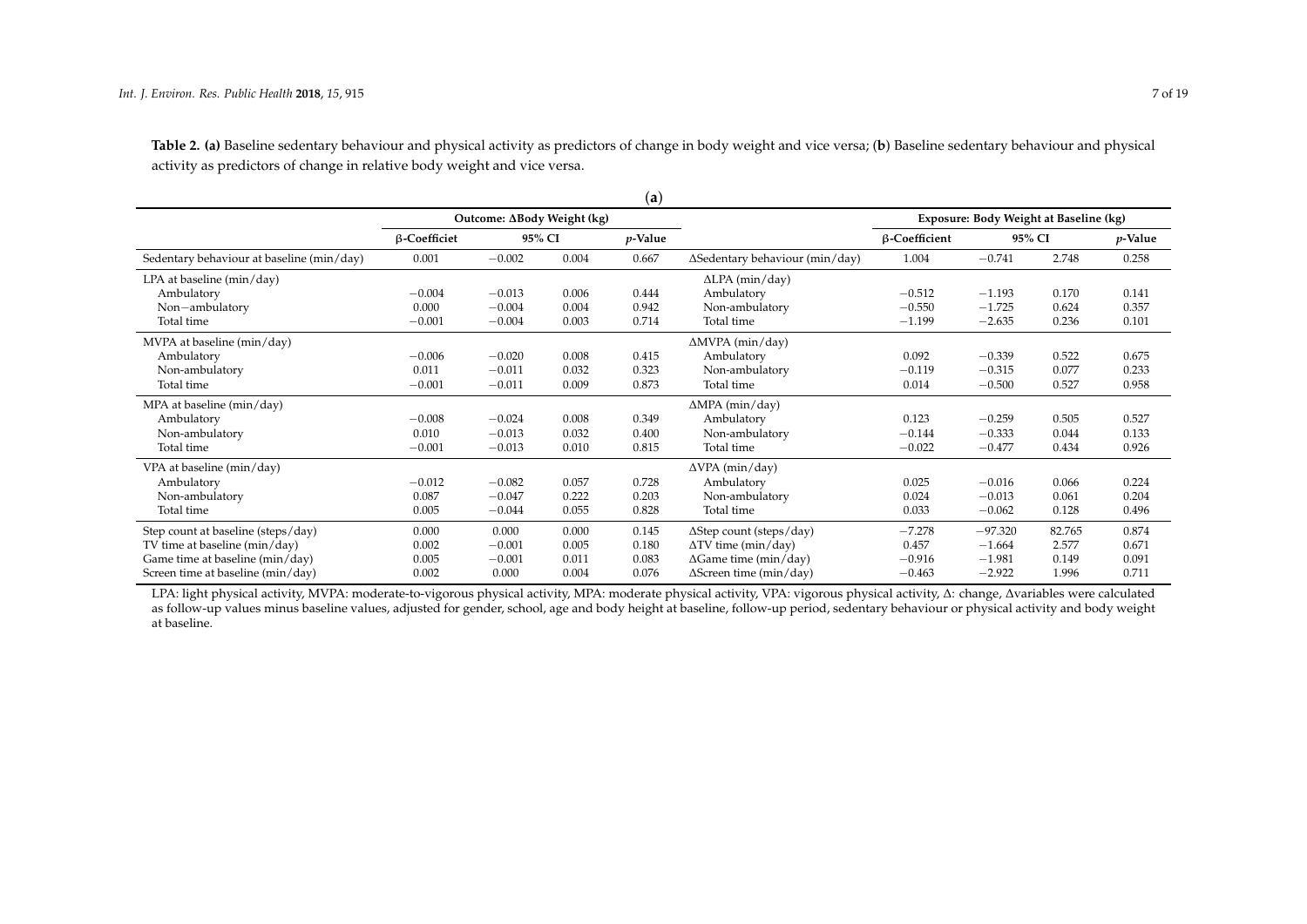| Table 2. Cont. |
|----------------|
|                |

### (**b**)

|                                           |               |                                    |        | $\sim$     |                                        |                                                |           |        |            |
|-------------------------------------------|---------------|------------------------------------|--------|------------|----------------------------------------|------------------------------------------------|-----------|--------|------------|
|                                           |               | Outcome: ΔRelative Body Weight (%) |        |            |                                        | Exposure: Relative Body Weight at Baseline (%) |           |        |            |
|                                           | β-Coefficient |                                    | 95% CI | $p$ -Value |                                        | β-Coefficient                                  | 95% CI    |        | $p$ -Value |
| Sedentary behaviour at baseline (min/day) | 0.006         | $-0.005$                           | 0.016  | 0.311      | $\Delta$ Sedentary behaviour (min/day) | 0.367                                          | $-0.190$  | 0.924  | 0.195      |
| LPA at baseline (min/day)                 |               |                                    |        |            | $\Delta$ LPA (min/day)                 |                                                |           |        |            |
| Ambulatory                                | 0.001         | $-0.032$                           | 0.034  | 0.939      | Ambulatory                             | $-0.125$                                       | $-0.340$  | 0.091  | 0.257      |
| Non-ambulatory                            | $-0.010$      | $-0.025$                           | 0.005  | 0.171      | Non-ambulatory                         | $-0.240$                                       | $-0.612$  | 0.132  | 0.205      |
| Total time                                | $-0.008$      | $-0.021$                           | 0.005  | 0.241      | Total time                             | $-0.428$                                       | $-0.886$  | 0.029  | 0.066      |
| MVPA at baseline (min/day)                |               |                                    |        |            | $\Delta MVPA$ (min/day)                |                                                |           |        |            |
| Ambulatory                                | $-0.010$      | $-0.059$                           | 0.040  | 0.702      | Ambulatory                             | 0.022                                          | $-0.114$  | 0.159  | 0.749      |
| Non-ambulatory                            | 0.028         | $-0.046$                           | 0.103  | 0.454      | Non-ambulatory                         | $-0.056$                                       | $-0.118$  | 0.007  | 0.080      |
| Total time                                | 0.001         | $-0.034$                           | 0.036  | 0.965      | Total time                             | $-0.025$                                       | $-0.188$  | 0.139  | 0.766      |
| MPA at baseline (min/day)                 |               |                                    |        |            | $\Delta MPA$ (min/day)                 |                                                |           |        |            |
| Ambulatory                                | $-0.010$      | $-0.067$                           | 0.048  | 0.743      | Ambulatory                             | 0.030                                          | $-0.092$  | 0.151  | 0.630      |
| Non-ambulatory                            | 0.028         | $-0.052$                           | 0.108  | 0.498      | Non-ambulatory                         | $-0.060$                                       | $-0.120$  | 0.000  | 0.049      |
|                                           |               |                                    |        |            | *Non-ambulatory                        | $-0.058$                                       | $-0.118$  | 0.002  | 0.056      |
| Total time                                | 0.002         | $-0.038$                           | 0.043  | 0.911      | Total time                             | $-0.044$                                       | $-0.106$  | 0.017  | 0.158      |
| VPA at baseline (min/day)                 |               |                                    |        |            | $\Delta VPA$ (min/day)                 |                                                |           |        |            |
| Ambulatory                                | $-0.094$      | $-0.341$                           | 0.152  | 0.451      | Ambulatory                             | 0.000                                          | $-0.021$  | 0.022  | 0.967      |
| Non-ambulatory                            | 0.177         | $-0.300$                           | 0.654  | 0.466      | Non-ambulatory                         | 0.004                                          | $-0.007$  | 0.016  | 0.461      |
| Total time                                | $-0.024$      | $-0.200$                           | 0.152  | 0.788      | Total time                             | 0.005                                          | $-0.025$  | 0.035  | 0.738      |
| Step count at baseline (steps/day)        | 0.000         | 0.000                              | 0.000  | 0.492      | ∆Step count (steps/day)                | $-5.766$                                       | $-34.025$ | 22.493 | 0.688      |
| TV time at baseline (min/day)             | 0.010         | 0.000                              | 0.020  | 0.060      | $\Delta$ TV time (min/day)             | 0.095                                          | $-0.602$  | 0.792  | 0.788      |
| Game time at baseline (min/day)           | 0.016         | $-0.005$                           | 0.037  | 0.128      | $\Delta$ Game time (min/day)           | $-0.133$                                       | $-0.483$  | 0.217  | 0.455      |
| Screen time at baseline (min/day)         | 0.009         | 0.001                              | 0.017  | 0.033      | $\Delta$ Screen time (min/day)         | $-0.035$                                       | $-0.844$  | 0.773  | 0.932      |

LPA: light physical activity, MVPA: moderate-to-vigorous physical activity, MPA: moderate physical activity, VPA: vigorous physical activity, Δ: change, ∆variables were calculated as follow-up values minus baseline values, adjusted for gender, school, age at baseline, follow-up period, sedentary behaviour or physical activity and relative body weight at baseline, \*: adjusted for ∆sedentary behaviour.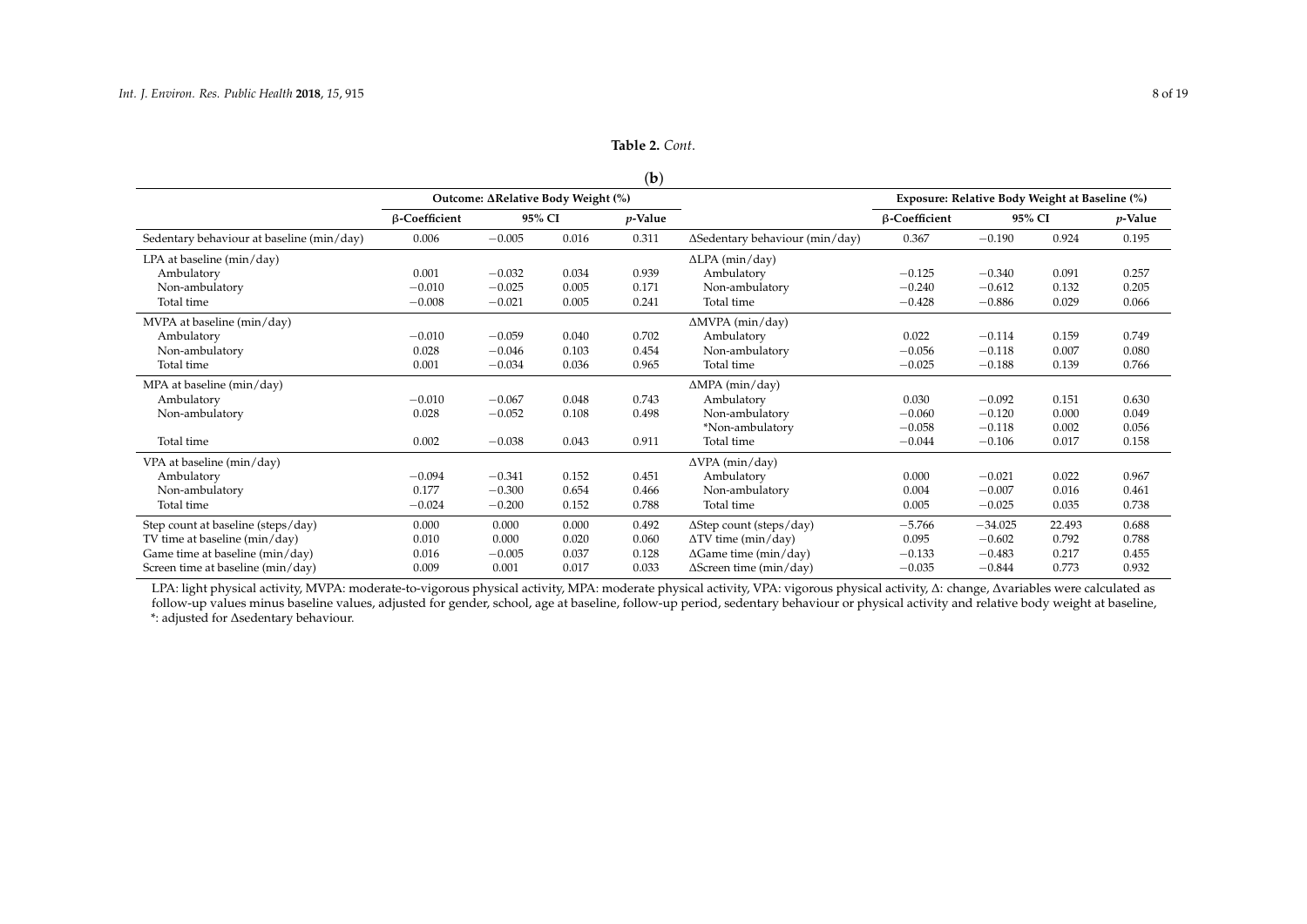|                                            | Exposure: ∆Body Weight (kg) |          |          |            |                      | Exposure: ΔRelative Body Weight (%) |       |            |
|--------------------------------------------|-----------------------------|----------|----------|------------|----------------------|-------------------------------------|-------|------------|
|                                            | β-Coefficient               |          | 95% CI   | $p$ -Value | $\beta$ -Coefficient | 95% CI                              |       | $p$ -Value |
| ∆Sedentary behaviour (min/day)             | 0.001                       | $-0.002$ | 0.004    | 0.471      | 0.004                | $-0.007$                            | 0.015 | 0.516      |
| $\Delta$ LPA (min/day)                     |                             |          |          |            |                      |                                     |       |            |
| Ambulatory                                 | $-0.003$                    | $-0.011$ | 0.005    | 0.492      | $-0.013$             | $-0.041$                            | 0.016 | 0.382      |
| Non-ambulatory                             | $-0.001$                    | $-0.006$ | 0.003    | 0.571      | $-0.001$             | $-0.018$                            | 0.015 | 0.872      |
| Total time                                 | $-0.001$                    | 0.587    | $-0.005$ | $-0.544$   | $-0.002$             | $-0.015$                            | 0.011 | 0.771      |
| $\triangle MVPA$ (min/day)                 |                             |          |          |            |                      |                                     |       |            |
| Ambulatory                                 | $-0.001$                    | $-0.014$ | 0.012    | 0.834      | $-0.012$             | $-0.058$                            | 0.034 | 0.597      |
| Non-ambulatory                             | $-0.004$                    | $-0.031$ | 0.022    | 0.743      | $-0.035$             | $-0.130$                            | 0.060 | 0.473      |
| Total time                                 | $-0.001$                    | $-0.012$ | 0.009    | 0.814      | $-0.013$             | $-0.051$                            | 0.024 | 0.485      |
| $\triangle MPA$ (min/day)                  |                             |          |          |            |                      |                                     |       |            |
| Ambulatory                                 | $-0.001$                    | $-0.016$ | 0.014    | 0.894      | $-0.018$             | $-0.070$                            | 0.034 | 0.490      |
| Non-ambulatory                             | $-0.002$                    | $-0.030$ | 0.026    | 0.875      | $-0.033$             | $-0.132$                            | 0.066 | 0.514      |
| Total time                                 | $-0.001$                    | $-0.013$ | 0.011    | 0.859      | $-0.018$             | $-0.061$                            | 0.024 | 0.397      |
| $\Delta VPA$ (min/day)                     |                             |          |          |            |                      |                                     |       |            |
| Ambulatory                                 | $-0.002$                    | $-0.073$ | 0.069    | 0.964      | 0.078                | $-0.175$                            | 0.332 | 0.542      |
| Non-ambulatory                             | $-0.062$                    | $-0.199$ | 0.074    | 0.368      | $-0.119$             | $-0.607$                            | 0.370 | 0.632      |
| Total time                                 | $-0.011$                    | $-0.064$ | 0.043    | 0.699      | 0.027                | $-0.165$                            | 0.218 | 0.784      |
| ∆Step count (steps/day)                    | 0.000                       | 0.000    | 0.000    | 0.502      | 0.000                | 0.000                               | 0.000 | 0.427      |
| $\Delta$ TV time at baseline (min/day)     | 0.001                       | $-0.002$ | 0.004    | 0.584      | $-0.004$             | $-0.015$                            | 0.008 | 0.512      |
| $\Delta$ Game time at baseline (min/day)   | $-0.004$                    | $-0.010$ | 0.003    | 0.262      | $-0.012$             | $-0.035$                            | 0.011 | 0.307      |
| $\Delta$ Screen time at baseline (min/day) | 0.000                       | $-0.003$ | 0.003    | 0.981      | $-0.005$             | $-0.015$                            | 0.005 | 0.313      |

| Table 3. Associations between change on body weight or relative weight and change on sedentary behaviour or physical activity. |  |  |  |
|--------------------------------------------------------------------------------------------------------------------------------|--|--|--|
|--------------------------------------------------------------------------------------------------------------------------------|--|--|--|

<span id="page-8-0"></span>LPA: light physical activity, MVPA: moderate-to-vigorous physical activity, MPA: moderate physical activity, VPA: vigorous physical activity, ∆: change, ∆variables were calculated as follow-up values minus baseline values, adjusted for gender, school, age at baseline, body height (just analysis of ∆body weight) at baseline, follow-up period, ∆sedentary behaviour, ∆physical activity, ∆body weight or ∆relative body weight.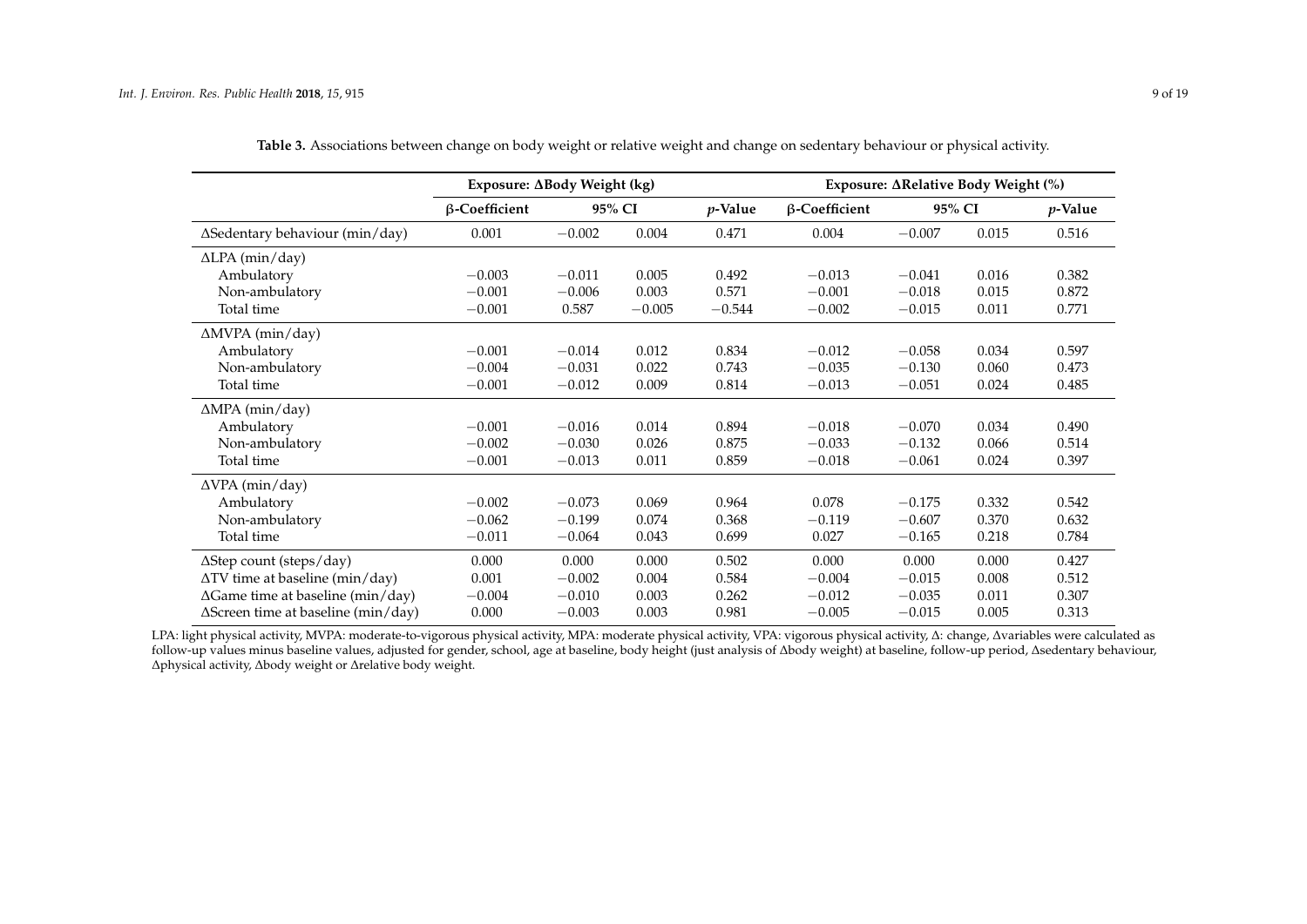### *Int. J. Environ. Res. Public Health* **2018**, *15*, 915 10 of 19

| <b>Adjusted Variables</b>                            | <b>Body Image Perception of Participants</b> |                   |         |     | Dependent Variable: Change of Relative<br>Body Weight (1: $n = 26$ , 2: $n = 155$ , 3: $n = 28$ ) | Dependent              | Adjusted body Weight at Baseline<br>$(1: n = 26, 2: n = 155, 3: n = 28)$ |         |         |            | Adjusted Relative Body Weight at Baseline<br>$(1: n = 26, 2: n = 155, 3: n = 28)$ |      |         |            |
|------------------------------------------------------|----------------------------------------------|-------------------|---------|-----|---------------------------------------------------------------------------------------------------|------------------------|--------------------------------------------------------------------------|---------|---------|------------|-----------------------------------------------------------------------------------|------|---------|------------|
|                                                      |                                              | Estimated<br>Mean | SE      | B   | <i>p</i> -Value                                                                                   | Variables              | Estimated<br>Mean                                                        | SE      | B       | $p$ -Value | Estimated<br>Mean                                                                 | SE   | В       | $p$ -Value |
| Sedentary behaviour at                               | 1. considerably obesity/slightly obesity     | 1.3               | 1.0     | 3.3 | $0.024(1 \text{ VS } 2)$                                                                          | ∆Sedentary             | 19.7                                                                     | 12.5    | 7.1     |            | 25.1                                                                              | 12.3 | 11.9    |            |
| baseline (min/day)                                   | 2. maintain the present body                 | $-1.5$            | 0.4     | 0.6 |                                                                                                   | behaviour              | 13.4                                                                     | 4.4     | 0.8     |            | 13.2                                                                              | 4.5  | $-0.1$  |            |
|                                                      | 3. slightly thin/considerably thin           | $-2.0$            | 0.8     | 0.0 | $0.045(1 \text{ VS } 3)$                                                                          | (min/day)              | 12.6                                                                     | 10.1    | 0.0     |            | 13.2                                                                              | 10.3 | 0.0     |            |
|                                                      | 1. considerably obesity/slightly obesity     | 1.4               | 1.0     | 3.5 | $0.016(1 \text{ VS } 2)$                                                                          |                        |                                                                          |         |         |            |                                                                                   |      |         |            |
| $^\ast$ Sedentary behaviour at<br>baseline (min/day) | 2. maintain the present body                 | $-1.5$            | 0.4     | 0.6 |                                                                                                   |                        |                                                                          |         |         |            |                                                                                   |      |         |            |
|                                                      | 3. slightly thin/considerably thin           | $-2.1$            | 0.8     | 0.0 | $0.032(1 \text{ VS } 3)$                                                                          |                        |                                                                          |         |         |            |                                                                                   |      |         |            |
| LPA at baseline (min/day)                            |                                              |                   |         |     |                                                                                                   | $\Delta$ LPA (min/day) |                                                                          |         |         |            |                                                                                   |      |         |            |
|                                                      | 1. considerably obesity/slightly obesity     | 1.3               | 1.0     | 3.4 | $0.018(1 \text{ VS } 2)$                                                                          |                        | $-4.2$                                                                   | $4.8\,$ | 5.3     |            | $-7.3$                                                                            | 4.7  | 1.8     |            |
| Ambulatory                                           | 2. maintain the present body                 | $-1.5$            | 0.4     | 0.5 |                                                                                                   | Ambulatory             | $-7.8$                                                                   | 1.7     | 1.8     |            | $-7.7$                                                                            | 1.8  | 1.4     |            |
|                                                      | 3. slightly thin/considerably thin           | $-2.0$            | $0.8\,$ | 0.0 | $0.039(1 \text{ VS } 3)$                                                                          |                        | $-9.5$                                                                   | 4.0     | 0.0     |            | $-9.1$                                                                            | 4.0  | 0.0     |            |
|                                                      | 1. considerably obesity/slightly obesity     | 1.2               | 1.0     | 3.2 | $0.028(1 \text{ VS } 2)$                                                                          |                        |                                                                          |         |         |            |                                                                                   |      |         |            |
| * Ambulatory                                         | 2. maintain the present body                 | $-1.5$            | 0.4     | 0.5 |                                                                                                   |                        |                                                                          |         |         |            |                                                                                   |      |         |            |
|                                                      | 3. slightly thin/considerably thin           | $-2.0$            | 0.8     | 0.0 |                                                                                                   |                        |                                                                          |         |         |            |                                                                                   |      |         |            |
|                                                      | 1. considerably obesity/slightly obesity     | 1.2               | 1.0     | 3.3 | $0.024(1 \text{ VS } 3)$                                                                          |                        | $-13.0$                                                                  | 8.3     | $-15.0$ |            | $-13.8$                                                                           | 8.1  | $-15.0$ |            |
| Non-ambulatory                                       | 2. maintain the present body                 | $-1.5$            | 0.4     | 0.6 |                                                                                                   | Non-ambulatory         | $-1.9$                                                                   | 3.0     | $-3.9$  |            | $-1.8$                                                                            | 3.0  | $-3.0$  |            |
|                                                      | 3. slightly thin/considerably thin           | $-2.0$            | 0.8     | 0.0 | $0.046(1 \text{ VS } 3)$                                                                          |                        | 2.0                                                                      | 6.8     | 0.0     |            | 1.2                                                                               | 6.8  | 0.0     |            |
|                                                      | 1. considerably obesity/slightly obesity     | 1.2               | 1.0     | 3.3 | $0.022(1 \text{ VS } 2)$                                                                          |                        |                                                                          |         |         |            |                                                                                   |      |         |            |
| * Non-ambulatory                                     | 2. maintain the present body                 | $-1.5$            | 0.4     | 0.5 |                                                                                                   |                        |                                                                          |         |         |            |                                                                                   |      |         |            |
|                                                      | 3. slightly thin/considerably thin           | $-2.1$            | 0.8     | 0.0 | $0.044$ (1 VS 3)                                                                                  |                        |                                                                          |         |         |            |                                                                                   |      |         |            |
|                                                      | 1. considerably obesity/slightly obesity     | 1.3               | 1.0     | 3.3 | $0.023(1 \text{ VS } 2)$                                                                          |                        | $-18.5$                                                                  | 10.2    | $-10.9$ |            | $-21.6$                                                                           | 10.0 | $-13.4$ |            |
| Total                                                | 2. maintain the present body                 | $-1.5$            | 0.4     | 0.6 |                                                                                                   | Total                  | $-9.2$                                                                   | 3.6     | $-1.6$  |            | $-9.0$                                                                            | 3.7  | $-0.8$  |            |
|                                                      | 3. slightly thin/considerably thin           | $-2.0$            | 0.8     | 0.0 | $0.043(1 \text{ VS } 3)$                                                                          |                        | $-7.6$                                                                   | 8.3     | 0.0     |            | $-8.2$                                                                            | 8.4  | 0.0     |            |
|                                                      | 1. considerably obesity/slightly obesity     | 1.3               | 1.0     | 3.4 | $0.018(1 \text{ VS } 2)$                                                                          |                        |                                                                          |         |         |            |                                                                                   |      |         |            |
| * Total                                              | 2. maintain the present body                 | $-1.5$            | 0.4     | 0.6 |                                                                                                   |                        |                                                                          |         |         |            |                                                                                   |      |         |            |
|                                                      | 3. slightly thin/considerably thin           | $-2.1$            | 0.8     | 0.0 | $0.035(1 \text{ VS } 3)$                                                                          |                        |                                                                          |         |         |            |                                                                                   |      |         |            |
| MVPA at baseline<br>(min/day)                        |                                              |                   |         |     |                                                                                                   |                        | $\triangle MVPA$ (min/day)                                               |         |         |            |                                                                                   |      |         |            |
|                                                      | 1. considerably obesity/slightly obesity     | 1.3               | 1.0     | 3.4 | $0.019(1 \text{ VS } 2)$                                                                          |                        | $-1.8$                                                                   | 3.0     | 5.7     |            | $-3.4$                                                                            | 3.0  | 4.1     |            |
| Ambulatory                                           | 2. maintain the present body                 | $-1.5$            | 0.4     | 0.6 |                                                                                                   | Ambulatory             | $-5.1$                                                                   | 1.1     | 2.4     |            | $-5.0$                                                                            | 1.1  | 2.5     |            |
|                                                      | 3. slightly thin/considerably thin           | $-2.0$            | 0.8     | 0.0 | $0.040(1 \text{ VS } 3)$                                                                          |                        | $-7.5$                                                                   | 2.5     | 0.0     |            | $-7.5$                                                                            | 2.5  | 0.0     |            |
|                                                      | 1. considerably obesity/slightly obesity     | 1.3               | 1.0     | 3.4 | $0.022(1 \text{ VS } 2)$                                                                          |                        |                                                                          |         |         |            |                                                                                   |      |         |            |
| * Ambulatory                                         | 2. maintain the present body                 | $-1.5$            | 0.4     | 0.6 |                                                                                                   |                        |                                                                          |         |         |            |                                                                                   |      |         |            |
|                                                      | 3. slightly thin/considerably thin           | $-2.1$            | 0.8     | 0.0 | $0.041$ (1 VS 2)                                                                                  |                        |                                                                          |         |         |            |                                                                                   |      |         |            |
|                                                      | 1. considerably obesity/slightly obesity     | 1.4               | 1.0     | 3.5 | $0.013(1 \text{ VS } 2)$                                                                          |                        | $-1.3$                                                                   | 1.4     | $-4.2$  |            | $-1.4$                                                                            | 1.4  | $-4.1$  |            |
| Non-ambulatory                                       | 2. maintain the present body                 | $-1.5$            | 0.4     | 0.5 |                                                                                                   | Non-ambulatory         | 1.6                                                                      | 0.5     | $-1.2$  |            | 1.7                                                                               | 0.5  | $-1.0$  |            |
|                                                      | 3. slightly thin/considerably thin           | $-2.1$            | 0.8     | 0.0 | $0.031(1 \text{ VS } 2)$                                                                          |                        | 2.9                                                                      | 1.1     | 0.0     |            | 2.6                                                                               | 1.1  | 0.0     |            |
|                                                      | 1. considerably obesity/slightly obesity     | 1.3               | 1.0     | 3.4 | $0.017(1 \text{ VS } 2)$                                                                          |                        |                                                                          |         |         |            |                                                                                   |      |         |            |
| * Non-ambulatory                                     | 2. maintain the present body                 | $-1.5$            | 0.4     | 0.5 |                                                                                                   |                        |                                                                          |         |         |            |                                                                                   |      |         |            |
|                                                      | 3. slightly thin/considerably thin           | $-2.1$            | 0.8     | 0.0 | $0.036(1 \text{ VS } 2)$                                                                          |                        |                                                                          |         |         |            |                                                                                   |      |         |            |

### **Table 4.** Associations between change of relative weight and body image at baseline.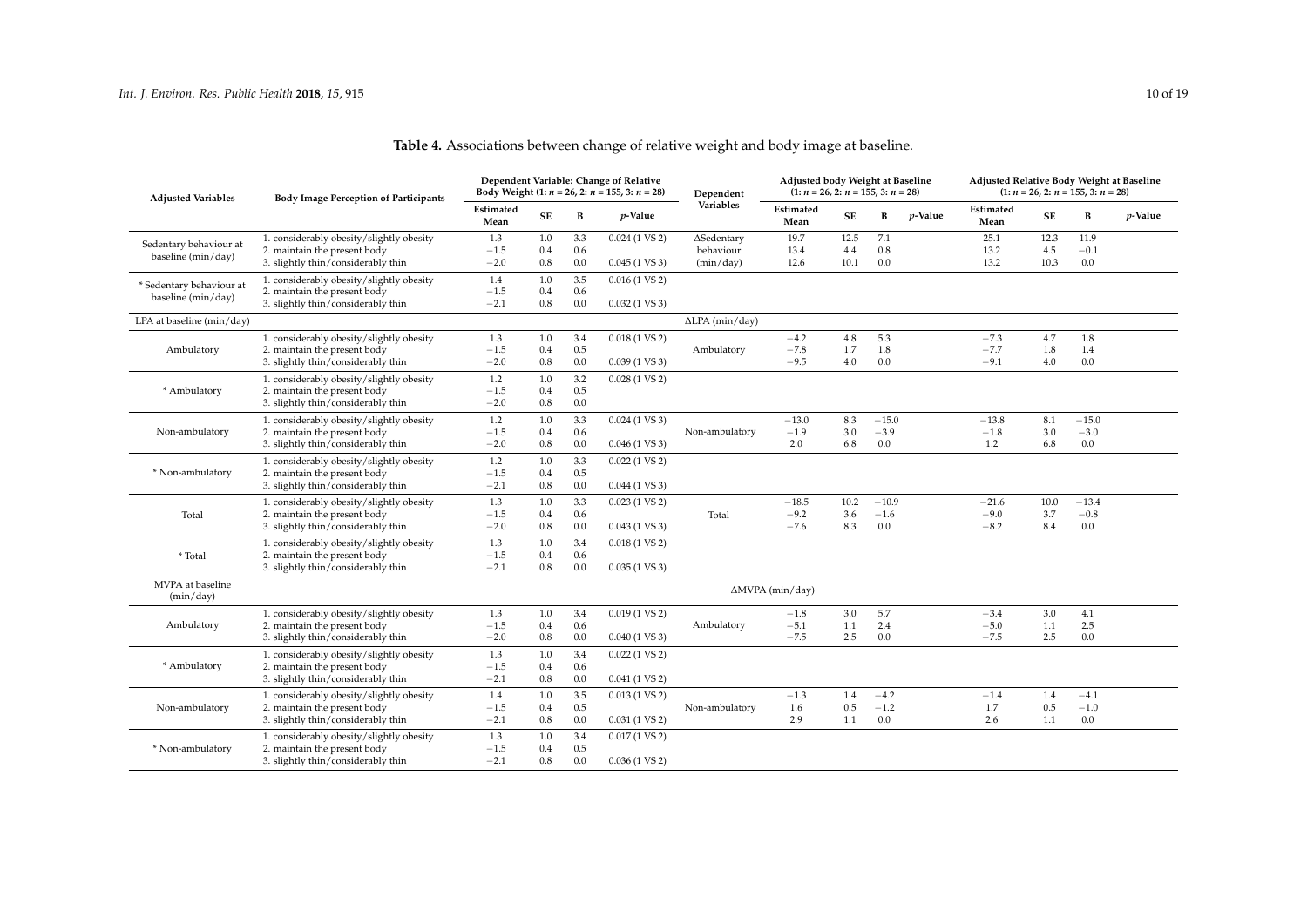#### **Table 4.** *Cont*.

| <b>Adjusted Variables</b> | <b>Body Image Perception of Participants</b> |                   |           |     | Dependent Variable: Change of Relative<br>Body Weight (1: $n = 26$ , 2: $n = 155$ , 3: $n = 28$ ) | Dependent                    | Adjusted body Weight at Baseline<br>$(1: n = 26, 2: n = 155, 3: n = 28)$ |           |        |            | Adjusted Relative Body Weight at Baseline<br>$(1: n = 26, 2: n = 155, 3: n = 28)$ |           |        |            |
|---------------------------|----------------------------------------------|-------------------|-----------|-----|---------------------------------------------------------------------------------------------------|------------------------------|--------------------------------------------------------------------------|-----------|--------|------------|-----------------------------------------------------------------------------------|-----------|--------|------------|
|                           |                                              | Estimated<br>Mean | <b>SE</b> | В   | $p$ -Value                                                                                        | Variables                    | Estimated<br>Mean                                                        | <b>SE</b> | B      | $p$ -Value | Estimated<br>Mean                                                                 | <b>SE</b> | B      | $p$ -Value |
|                           | 1. considerably obesity/slightly obesity     | 1.4               | 1.0       | 3.5 | $0.015(1 \text{ VS } 2)$                                                                          |                              | $-3.1$                                                                   | 3.7       | 1.5    |            | $-4.6$                                                                            | 3.6       | 0.3    |            |
| Total                     | 2. maintain the present body                 | $-1.5$            | 0.4       | 0.5 |                                                                                                   | Total                        | $-3.5$                                                                   | 1.3       | 1.1    |            | $-3.4$                                                                            | 1.3       | 1.5    |            |
|                           | 3. slightly thin/considerably thin           | $-2.1$            | 0.8       | 0.0 | $0.034(1 \text{ VS } 3)$                                                                          |                              | $-4.6$                                                                   | 3.0       | 0.0    |            | $-4.9$                                                                            | 3.0       | 0.0    |            |
|                           | 1. considerably obesity/slightly obesity     | 1.4               | 1.0       | 3.5 | $0.016(1 \text{ VS } 2)$                                                                          |                              |                                                                          |           |        |            |                                                                                   |           |        |            |
| * Total                   | 2. maintain the present body                 | $-1.5$            | 0.4       | 0.6 |                                                                                                   |                              |                                                                          |           |        |            |                                                                                   |           |        |            |
|                           | 3. slightly thin/considerably thin           | $-2.1$            | 0.8       | 0.0 | $0.032(1 \text{ VS } 3)$                                                                          |                              |                                                                          |           |        |            |                                                                                   |           |        |            |
| MPA at baseline (min/day) |                                              |                   |           |     |                                                                                                   | $\triangle MPA$<br>(min/day) |                                                                          |           |        |            |                                                                                   |           |        |            |
|                           | 1. considerably obesity/slightly obesity     | 1.3               | 1.0       | 3.4 | $0.019(1 \text{ VS } 2)$                                                                          |                              | $-1.0$                                                                   | 2.7       | 4.6    |            | $-2.4$                                                                            | 2.6       | 3.3    |            |
| Ambulatory                | 2. maintain the present body                 | $-1.5$            | 0.4       | 0.6 |                                                                                                   | Ambulatory                   | $-3.8$                                                                   | 1.0       | 1.8    |            | $-3.7$                                                                            | 1.0       | 2.0    |            |
|                           | 3. slightly thin/considerably thin           | $-2.0$            | 0.8       | 0.0 | $0.040(1 \text{ VS } 3)$                                                                          |                              | $-5.6$                                                                   | 2.2       | 0.0    |            | $-5.7$                                                                            | 2.2       | 0.0    |            |
|                           | 1. considerably obesity/slightly obesity     | 1.3               | 1.0       | 3.4 | $0.022(1 \text{ VS } 2)$                                                                          |                              |                                                                          |           |        |            |                                                                                   |           |        |            |
| * Ambulatory              | 2. maintain the present body                 | $-1.5$            | 0.4       | 0.6 |                                                                                                   |                              |                                                                          |           |        |            |                                                                                   |           |        |            |
|                           | 3. slightly thin/considerably thin           | $-2.1$            | 0.8       | 0.0 | $0.041(1 \text{ VS } 3)$                                                                          |                              |                                                                          |           |        |            |                                                                                   |           |        |            |
|                           | 1. considerably obesity/slightly obesity     | 1.4               | 1.0       | 3.4 | $0.014(1 \text{ VS } 2)$                                                                          |                              | $-1.1$                                                                   | 1.3       | $-4.3$ |            | $-1.3$                                                                            | 1.3       | $-4.2$ |            |
| Non-ambulatory            | 2. maintain the present body                 | $-1.5$            | 0.4       | 0.5 |                                                                                                   | Non-ambulatory               | 1.9                                                                      | 0.5       | $-1.2$ |            | 2.0                                                                               | 0.5       | $-1.0$ |            |
|                           | 3. slightly thin/considerably thin           | $-2.1$            | 0.8       | 0.0 | $0.033(1 \text{ VS } 3)$                                                                          |                              | 3.1                                                                      | 1.1       | 0.0    |            | 2.9                                                                               | 1.1       | 0.0    |            |
|                           | 1. considerably obesity/slightly obesity     | 1.3               | 1.0       | 3.4 | $0.020(1 \text{ VS } 2)$                                                                          |                              |                                                                          |           |        |            |                                                                                   |           |        |            |
| * Non-ambulatory          | 2. maintain the present body                 | $-1.5$            | 0.4       | 0.6 |                                                                                                   |                              |                                                                          |           |        |            |                                                                                   |           |        |            |
|                           | 3. slightly thin/considerably thin           | $-2.1$            | 0.8       | 0.0 | $0.038(1 \text{ VS } 3)$                                                                          |                              |                                                                          |           |        |            |                                                                                   |           |        |            |
|                           | 1. considerably obesity/slightly obesity     | 1.4               | 1.0       | 3.5 | $0.015(1 \text{ VS } 2)$                                                                          |                              | $-2.1$                                                                   | 3.2       | 0.4    |            | $-3.7$                                                                            | 3.2       | $-0.9$ |            |
| Total                     | 2. maintain the present body                 | $-1.5$            | 0.4       | 0.6 |                                                                                                   | Total                        | $-1.9$                                                                   | 1.2       | 0.6    |            | $-1.8$                                                                            | 1.2       | 1.0    |            |
|                           | 3. slightly thin/considerably thin           | $-2.1$            | 0.8       | 0.0 | $0.033(1 \text{ VS } 3)$                                                                          |                              | $-2.5$                                                                   | 2.6       | 0.0    |            | $-2.8$                                                                            | 2.7       | 0.0    |            |
|                           | 1. considerably obesity/slightly obesity     | 1.3               | 1.0       | 3.5 | $0.016(1 \text{ VS } 2)$                                                                          |                              |                                                                          |           |        |            |                                                                                   |           |        |            |
| * Total                   | 2. maintain the present body                 | $-1.5$            | 0.4       | 0.6 |                                                                                                   |                              |                                                                          |           |        |            |                                                                                   |           |        |            |
|                           | 3. slightly thin/considerably thin           | $-2.1$            | 0.8       | 0.0 | $0.031(1 \text{ VS } 3)$                                                                          |                              |                                                                          |           |        |            |                                                                                   |           |        |            |
| VPA at baseline (min/day) |                                              |                   |           |     |                                                                                                   | <b>AVPA</b><br>(min/day)     |                                                                          |           |        |            |                                                                                   |           |        |            |
|                           | 1. considerably obesity/slightly obesity     | 1.3               | 1.0       | 3.3 | $0.024(1 \text{ VS } 2)$                                                                          |                              | $-1.1$                                                                   | 0.5       | 0.7    |            | $-1.2$                                                                            | 0.5       | 0.6    |            |
| Ambulatory                | 2. maintain the present body                 | $-1.5$            | 0.4       | 0.6 |                                                                                                   | Ambulatory                   | $-1.2$                                                                   | 0.2       | 0.6    |            | $-1.2$                                                                            | 0.2       | 0.6    |            |
|                           | 3. slightly thin/considerably thin           | $-2.0$            | 0.8       | 0.0 | $0.044$ (1 VS 3)                                                                                  |                              | $-1.8$                                                                   | 0.4       | 0.0    |            | $-1.8\,$                                                                          | 0.4       | 0.0    |            |
|                           | 1. considerably obesity/slightly obesity     | 1.2               | 1.0       | 3.3 | $0.029(1 \text{ VS } 2)$                                                                          |                              |                                                                          |           |        |            |                                                                                   |           |        |            |
| * Ambulatory              | 2. maintain the present body                 | $-1.4$            | 0.4       | 0.6 |                                                                                                   |                              |                                                                          |           |        |            |                                                                                   |           |        |            |
|                           | 3. slightly thin/considerably thin           | $-2.0$            | 0.8       | 0.0 | $0.049(1 \text{ VS } 3)$                                                                          |                              |                                                                          |           |        |            |                                                                                   |           |        |            |
|                           | 1. considerably obesity/slightly obesity     | 1.4               | 1.0       | 3.4 | $0.010(1 \text{ VS } 2)$                                                                          |                              | $-0.2$                                                                   | 0.3       | 0.1    |            | $-0.2$                                                                            | 0.3       | 0.1    |            |
| Non-ambulatory            | 2. maintain the present body                 | $-1.6$            | 0.4       | 0.4 |                                                                                                   | Non-ambulatory               | $-0.2$                                                                   | 0.1       | 0.0    |            | $-0.2$                                                                            | 0.1       | 0.1    |            |
|                           | 3. slightly thin/considerably thin           | $-2.0$            | 0.8       | 0.0 | $0.032(1 \text{ VS } 3)$                                                                          |                              | $-0.3$                                                                   | 0.2       | 0.0    |            | $-0.3$                                                                            | 0.2       | 0.0    |            |
|                           | 1. considerably obesity/slightly obesity     | 1.4               | 1.0       | 3.4 | $0.014(1 \text{ VS } 2)$                                                                          |                              |                                                                          |           |        |            |                                                                                   |           |        |            |
| * Non-ambulatory          | 2. maintain the present body                 | $-1.6$            | 0.4       | 0.4 |                                                                                                   |                              |                                                                          |           |        |            |                                                                                   |           |        |            |
|                           | 3. slightly thin/considerably thin           | $-2.0$            | 0.8       | 0.0 | $0.039(1 \text{ VS } 3)$                                                                          |                              |                                                                          |           |        |            |                                                                                   |           |        |            |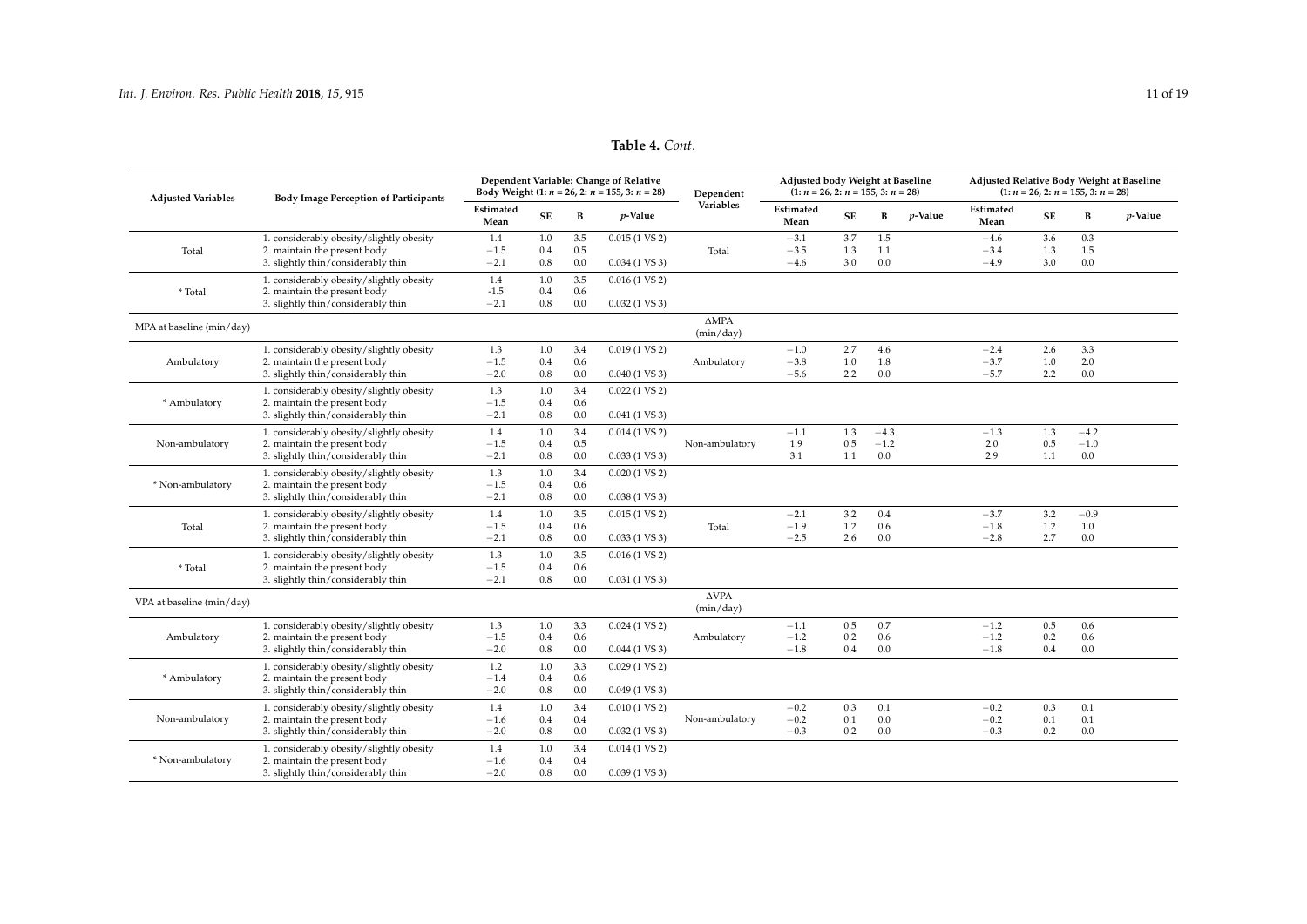#### **Adjusted Variables Body Image Perception of Participants Dependent Variable: Change of Relative Body Weight (1:**  $n = 26$ , 2:  $n = 155$ , 3:  $n = 28$ ) Dependent **Variables Adjusted body Weight at Baseline**  $(1: n = 26, 2: n = 155, 3: n = 28)$ **Adjusted Relative Body Weight at Baseline**  $(1: n = 26, 2: n = 155, 3: n = 28)$ **Estimated SE <sup>B</sup>** *<sup>p</sup>***-Value Estimated SE <sup>B</sup>** *<sup>p</sup>***-Value Estimated SE <sup>B</sup>** *<sup>p</sup>***-Value Mean Mean Mean** Total 1. considerably obesity/slightly obesity  $1.4$  1.0  $3.4$  0.019 (1 VS 2)<br>2. maintain the present body  $-1.5$  0.4 0.5 Total −1.2 0.7 0.9 −1.2 0.7 0.9 2. maintain the present body −1.5 0.4 0.5 Total −1.5 0.2 0.6 −1.5 0.2 0.6<br>3. slightly thin/considerably thin −2.0 0.8 0.0 0.038 (1 VS 3) −2.1 0.6 0.0 −2.1 0.6 0.0 3. slightly thin/considerably thin \* Total 1. considerably obesity/slightly obesity  $1.3$  1.0  $3.3$  0.023 (1 VS 2)<br>2. maintain the present body  $-1.5$  0.4 0.5 2. maintain the present body  $-1.5$  0.4 0.5<br>3. slightly thin  $-2.0$  0.8 0.0 3. slightly thin/considerably thin  $-2.0$  0.8 0.0 0.043 (1 VS 3) Step counts at baseline (steps/day) 1. considerably obesity/slightly obesity  $1.3$  1.0  $3.3$  0.021 (1 VS 2)  $\triangle$   $\triangle$  0.6  $\triangle$ (steps/day) −851.3 633.3 555.6 −983.1 620.1 466.2 2. maintain the present body  $-1.4$  0.4 0.6  $\overline{)}$   $-1.4$  0.6  $\overline{)}$   $-1076.4$  231.6 330.5 −1072.8 232.2 376.5<br>3. sliehtly thin/considerably thin  $-2.0$  0.8 0.0 0.040 (1 VS 3)  $\overline{)}$   $-1406.9$  520.2 0.0 −1449.4 521.8 3. slightly thin/considerably thin TV time at baseline (min/day) 1. considerably obesity/slightly obesity 2.1 1.0 4.0 0.004 (1 VS 2)  $\Delta$ TV time<br>2. maintain the present body  $-1.4$  0.4 0.5 (min/day) (min/day)  $-31.5$  13.7  $-43.7$   $\frac{0.010}{\text{VS}}$  (1  $-33.6$  13.4 −45.4 0.005 (1 VS 2)<br>11.9 5.0 0.1 0.047 (2 VS 3) 2. maintain the present body −1.4 0.4 0.5 (min/day) 11.6 4.9 −0.6 11.9 5.0 0.1<br>3. slightly thin/considerably thin −1.9 0.9 0.0 0.017 (1 VS 3) 12.2 11.5 0.0 11.8 11.6 0.0 3. slightly thin/considerably thin Game time at baseline (min/day) 1. considerably obesity/slightly obesity 2.0 1.0 4.0 0.005 (1 VS 2)  $\triangle$ Game time 2. maintain the present body  $-1.5$  0.4 0.5 (min/day) 12.9 7.2 6.5 7.2 7.0 −0.9 2. maintain the present body −1.5 0.4 0.5 3.3 9.6 2.6 3.2 9.7 2.6 1.6<br>3. slightly thin/considerably thin −1.9 0.9 0.0 0.019 (1 VS 3) (min/day) 6.4 6.0 0.0 8.1 6.0 0.0 3. slightly thin/considerably thin Screen time at baseline (min/day) 1. considerably obesity/slightly obesity 2.0 1.0 3.9 0.006 (1 VS 2) <sup>∆</sup>Screen time (min/day)  $-19.9$  16.2  $-38.8$   $-27.7$  15.7  $-47.9$  0.011 (1 VS 2)<br>21.0 5.8 2.1 21.5 5.8 1.2 2. maintain the present body 3. slightly thin/considerably thin −1.9 0.9 0.0 0.023 (1 VS 3) 18.9 13.5 0.0 20.3 13.6 0.0

#### **Table 4.** *Cont*.

<span id="page-11-0"></span>LPA: Light physical activity, MVPA: moderate-to-vigorous physical activity, MPA: moderate physical activity, VPA: vigorous physical activity, ∆: change, ∆variables were calculated as follow-up values minus baseline values, adjusted for gender, school, follow-up periods, age, relative body weight and sedentary behavior, physical activity or TV time, Game time or screen time at baseline, \*: adjusted by sedentary behaviour or physical activity at baseline.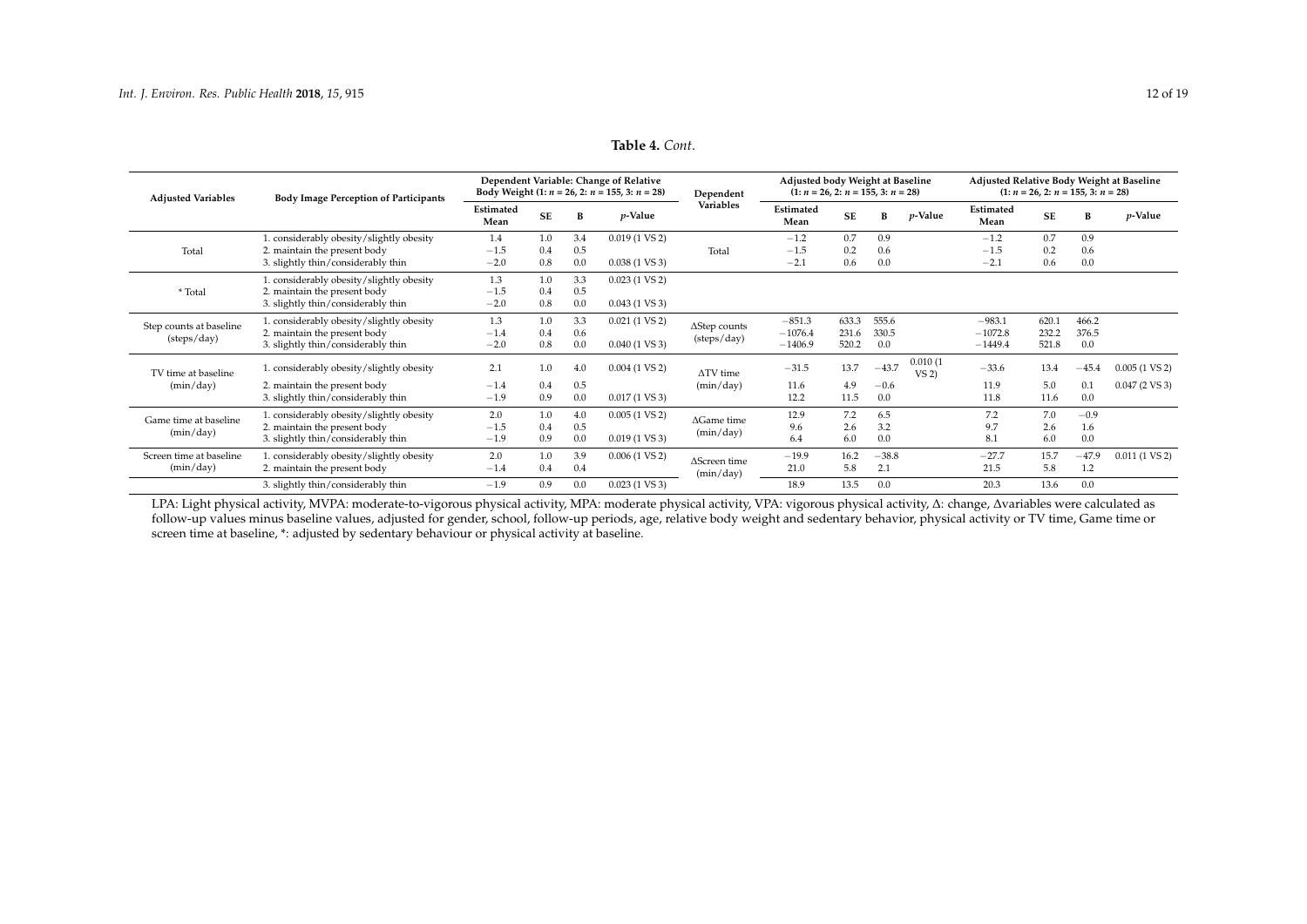|                            | Ownership of                               |                          |            | Adjusted Body Weight at Baseline |            | Adjusted Body Relative Body Weight at Baseline |           |              |         |  |  |
|----------------------------|--------------------------------------------|--------------------------|------------|----------------------------------|------------|------------------------------------------------|-----------|--------------|---------|--|--|
| <b>Dependent Variables</b> | Television at the<br>Participant's Bedroom | <b>Estimated</b><br>Mean | ${\bf SE}$ | $\bf{B}$                         | $p$ -Value | Estimated<br>Mean                              | <b>SE</b> | $\, {\bf B}$ | p-Value |  |  |
| ∆Sedentary behaviour       | Yes                                        | 27.4                     | 7.2        | 17.7                             | 0.022      | 28.6                                           | 7.2       | 18.9         | 0.015   |  |  |
| (min/day)                  | No                                         | 9.6                      | 4.1        | $0.0\,$                          |            | 9.7                                            | 4.1       | $0.0\,$      |         |  |  |
| $\Delta$ LPA (min/day)     |                                            |                          |            |                                  |            |                                                |           |              |         |  |  |
| Ambulatory                 | Yes                                        | $-10.4$                  | 3.0        | $-3.3$                           | 0.298      | $-10.8$                                        | 3.0       | $-3.7$       | 0.244   |  |  |
|                            | No                                         | $-7.1$                   | 1.7        | $0.0\,$                          |            | $-7.1$                                         | 1.7       | $0.0\,$      |         |  |  |
| Non-ambulatory             | Yes                                        | $-9.9$                   | 5.0        | $-10.1$                          | 0.060      | $-10.4$                                        | $5.0\,$   | $-10.6$      | 0.049   |  |  |
|                            | No                                         | 0.2                      | 2.9        | $0.0\,$                          |            | 0.2                                            | 2.9       | $0.0\,$      |         |  |  |
|                            | Yes                                        | $-19.7$                  | 6.1        | $-13.3$                          | 0.041      | $-20.6$                                        | 6.1       | $-14.2$      | 0.030   |  |  |
| Total                      | No                                         | $-6.4$                   | 3.5        | $0.0\,$                          |            | $-6.4$                                         | 3.5       | $0.0\,$      |         |  |  |
| $\Delta M VPA$ (min/day)   |                                            |                          |            |                                  |            |                                                |           |              |         |  |  |
| Ambulatory                 | Yes                                        | $-7.8$                   | 1.8        | $-3.3$                           | 0.090      | $-8.0$                                         | 1.8       | $-3.5$       | 0.074   |  |  |
|                            | No                                         | $-4.6$                   | $1.0\,$    | $0.0\,$                          |            | $-4.5$                                         | $1.0\,$   | $0.0\,$      |         |  |  |
| Non-ambulatory             | Yes                                        | 0.6                      | $0.8\,$    | $-1.2$                           | 0.172      | $0.5\,$                                        | 0.8       | $-1.4$       | 0.134   |  |  |
|                            | No                                         | 1.8                      | 0.5        | $0.0\,$                          |            | 1.8                                            | 0.5       | $0.0\,$      |         |  |  |
|                            | Yes                                        | $-7.3$                   | 2.2        | $-4.5$                           | 0.055      | $-7.6$                                         | 2.2       | $-4.8$       | 0.042   |  |  |
| Total                      | No                                         | $-2.8$                   | 1.3        | $0.0\,$                          |            | $-2.8$                                         | 1.3       | $0.0\,$      |         |  |  |
| $\triangle MPA$ (min/day)  |                                            |                          |            |                                  |            |                                                |           |              |         |  |  |
|                            | Yes                                        | $-6.4$                   | 1.6        | $-3.2$                           | 0.062      | $-6.6$                                         | 1.6       | $-3.4$       | 0.050   |  |  |
| Ambulatory                 | No                                         | $-3.2$                   | 0.9        | $0.0\,$                          |            | $-3.2$                                         | 0.9       | $0.0\,$      |         |  |  |
|                            | Yes                                        | 0.9                      | 0.8        | $-1.2$                           | 0.181      | 0.8                                            | 0.8       | $-1.3$       | 0.140   |  |  |
| Non-ambulatory             | No                                         | 2.1                      | $0.5\,$    | $0.0\,$                          |            | 2.1                                            | $0.5\,$   | $0.0\,$      |         |  |  |
|                            | Yes                                        | $-5.5$                   | 1.9        | $-4.3$                           | 0.036      | $-5.8$                                         | 1.9       | $-4.6$       | 0.026   |  |  |
| Total                      | No                                         | $-1.2$                   | 1.1        | $0.0\,$                          |            | $-1.2$                                         | 1.1       | $0.0\,$      |         |  |  |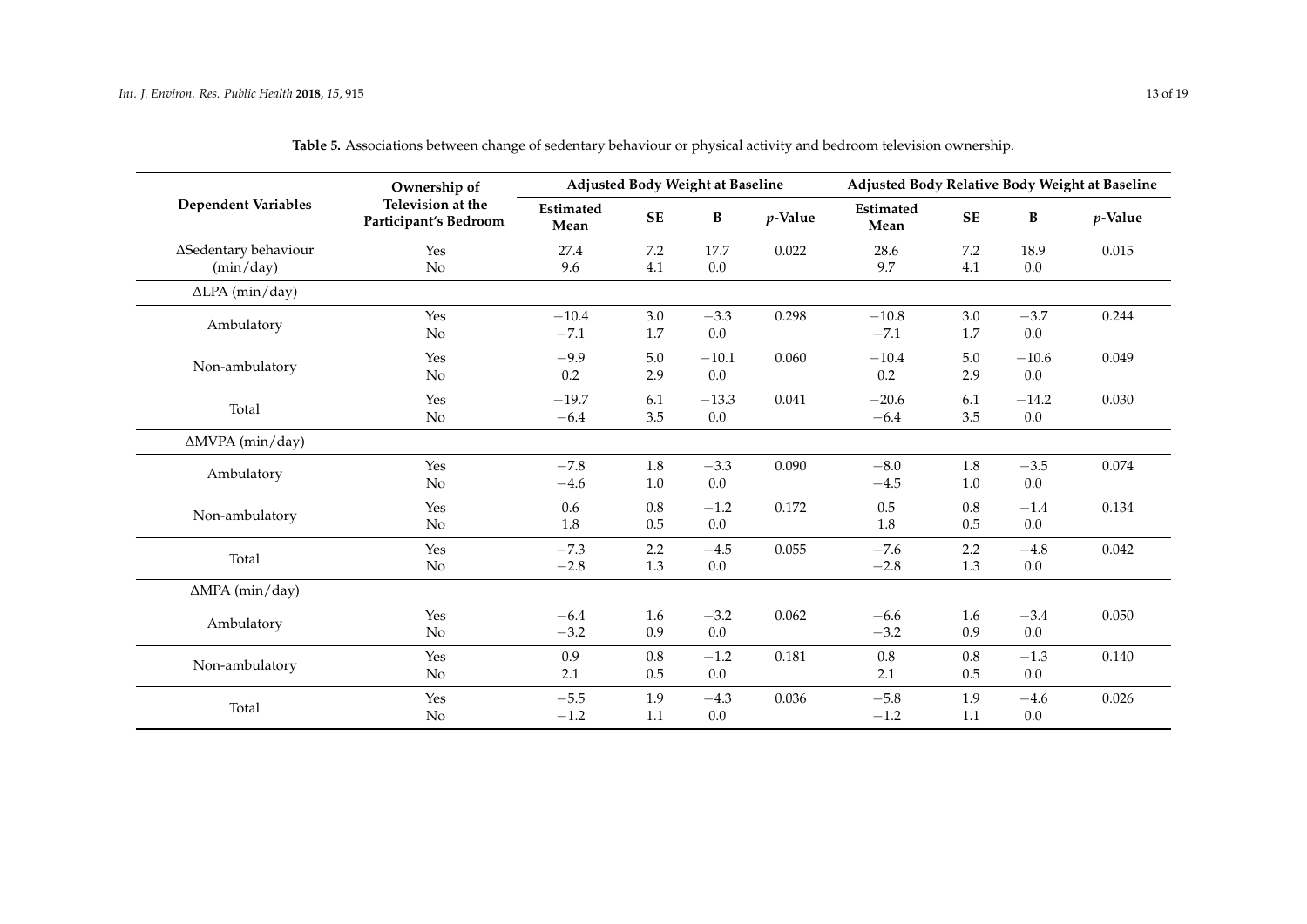|                                 | Ownership of                               |                          |                | Adjusted Body Weight at Baseline |            | Adjusted Body Relative Body Weight at Baseline |                |                 |                 |  |  |
|---------------------------------|--------------------------------------------|--------------------------|----------------|----------------------------------|------------|------------------------------------------------|----------------|-----------------|-----------------|--|--|
| <b>Dependent Variables</b>      | Television at the<br>Participant's Bedroom | <b>Estimated</b><br>Mean | <b>SE</b>      | B                                | $p$ -Value | <b>Estimated</b><br>Mean                       | <b>SE</b>      | B               | <i>p</i> -Value |  |  |
| $\Delta VPA$ (min/day)          |                                            |                          |                |                                  |            |                                                |                |                 |                 |  |  |
| Ambulatory                      | Yes<br>No                                  | $-1.4$<br>$-1.3$         | 0.3<br>0.2     | $-0.2$<br>0.0                    | 0.580      | $-1.4$<br>$-1.3$                               | 0.3<br>0.2     | $-0.2$<br>0.0   | 0.552           |  |  |
| Non-ambulatory                  | Yes<br>No                                  | $-0.4$<br>$-0.2$         | 0.2<br>0.1     | $-0.1$<br>0.0                    | 0.544      | $-0.4$<br>$-0.2$                               | 0.2<br>0.1     | $-0.1$<br>0.0   | 0.533           |  |  |
| Total                           | Yes<br>No                                  | $-1.8$<br>$-1.5$         | 0.4<br>0.2     | $-0.7$<br>0.0                    | 0.053      | $-1.8$<br>$-1.5$                               | 0.4<br>0.2     | $-0.3$<br>0.0   | 0.555           |  |  |
| $\Delta$ Step count (steps/day) | Yes<br>No                                  | $-1469.9$<br>$-1028.7$   | 388.4<br>225.0 | $-441.1$<br>0.0                  | 0.290      | $-1496.8$<br>$-1029.5$                         | 386.6<br>225.0 | $-467.4$<br>0.0 | 0.261           |  |  |

#### **Table 5.** *Cont*.

<span id="page-13-0"></span>LPA: Light physical activity, MVPA: moderate-to-vigorous physical activity, MPA: moderate physical activity, VPA: vigorous physical activity, ∆: change, ∆variables were calculated as follow-up values minus baseline values, adjusted for gender, school, follow-up periods, age, body weight or relative body weight and sedentary behaviour or physical activity at baseline.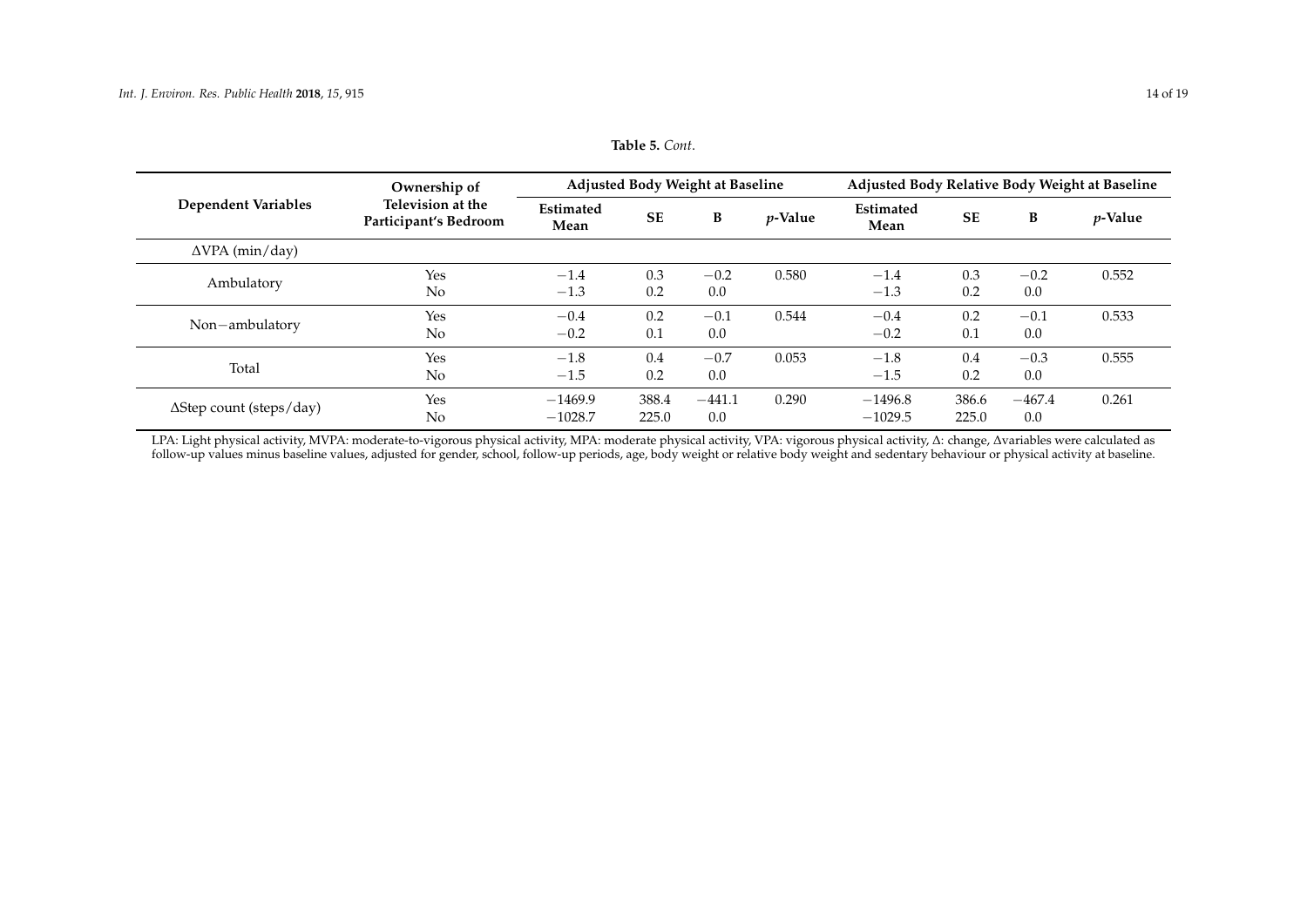Changes in factors other than PA and SB may be important influences on subsequent adiposity. Longer screen time at baseline was associated with increase in relative body weight in the present study. A review reported that higher durations/frequencies of screen time and TV viewing were associated with unfavourable body composition [\[34\]](#page-17-10). In the present study, the association between longer TV viewing at baseline and an increase in relative body weight was almost significant while that of game using time at baseline was not. In other countries, sedentary behavior guidelines are devised separately from physical activity guidelines [\[35–](#page-17-11)[37\]](#page-17-12). These guidelines state that school-age children and adolescents should spend no more than 2 h per day in recreational screen time. Mean screen time at baseline and follow-up were over 2 h per day in the present study. Setting a limit to the time spent watching TV might be supported by the present study, but it is likely that screen-based games do not represent such a high risk compared to watching TV. Another review reported that the potential mediators of the effect of higher TV viewing on higher BMI include less time for PA, increased energy intake (from more eating while watching TV and a greater exposure to marketing of energy dense foods) in children and adolescents [\[34\]](#page-17-10). The Report of National Survey on Physical Fitness, Athletic Performance and Exercise Habits of the Japan Sports Agency reported that 73% of grade 5 Japanese primary school children spent more than 1 h per day of watching TV, videos or DVDs viewing (Not playing video games) [\[38\]](#page-17-13). Thus, a setting a limit to the time spent watching TV will be an important possibility in preventing an increase in relative body weight for Japanese children. Moreover, bedroom television at baseline was associated with increasing in SB or decreasing in PA. Saelens et al. [\[39\]](#page-17-14) reported that having a TV set in the bedroom were longitudinally associated with TV viewing time at ages 6 and 12 years, as well as with increases in TV viewing at these ages. Previous studies reported that overweight Japanese children experienced greater weight gain during the summer than during school months [\[40,](#page-17-15)[41\]](#page-18-0). The trend of accelerated summer weight gain in overweight children has been also reported by several researchers from other countries, and PA is suggested as the primary factor contributing to these seasonal (summer vacation) increases in body weight [\[3\]](#page-16-1). In the present study, only relative body weight at baseline was significantly associated with the change in non-ambulatory MPA. However, except for that, weight status, SB or PA at baseline changes were not correlated. One of the possible reasons for lack of associations between some variables in the present study was that the participants of the present study showed summer weight gains which were too small (Table [1,](#page-4-0) body weight: +1.1 kg) to detect such associations. Moreover, relative body weight decreased significantly more in overweight/obese children than normal weight children, which is different from results of some of previous reports [\[3\]](#page-16-1).

Previous studies proposed the "Structured Days Hypothesis" which posits that children engage in a greater number of unhealthy obesogenic behaviors (e.g., unfavorable activities/behaviors such as extended periods of sedentary/screen time and/or liberties to choose when, what, and how much to eat/drink) on unstructured days (e.g., summer vacation) when compared with structured days (in school year). In the present study, eating habits were not associated with change in relative weight. One of the reasons might be limited questions about eating habits when compared with previous studies [\[14](#page-16-10)[,15\]](#page-16-11).

There were several limitations in the current study. The convenience sample may be not representative of the population. Moreover, only a small percentage of the sample was overweight/obese (5.7% at baseline) in the present study. However, the School Health Survey data in 2011 by the Ministry of Education, Culture, Sports, Science and Technology reported that 3.84% to 8.81% of Japanese primary school children were overweight/obese [\[42\]](#page-18-1). According to the School Health Survey data, mean values of height and body weight were 130.8 cm and 29.0 kg, respectively. Children in the present study were  $131.8 \pm 11.7$  cm and  $29.3 \pm 8.1$  kg at baseline. Thus, body size of the study sample was comparable with Japanese population. As a consequence, it may not be appropriate to extend our results to obese populations. The sample size may have limited our ability to examine the impact of weight status on subsequent behaviour in the school holiday. These were growing children and fluctuations in body weight were normal (e.g., growth spurts). Actually, the length of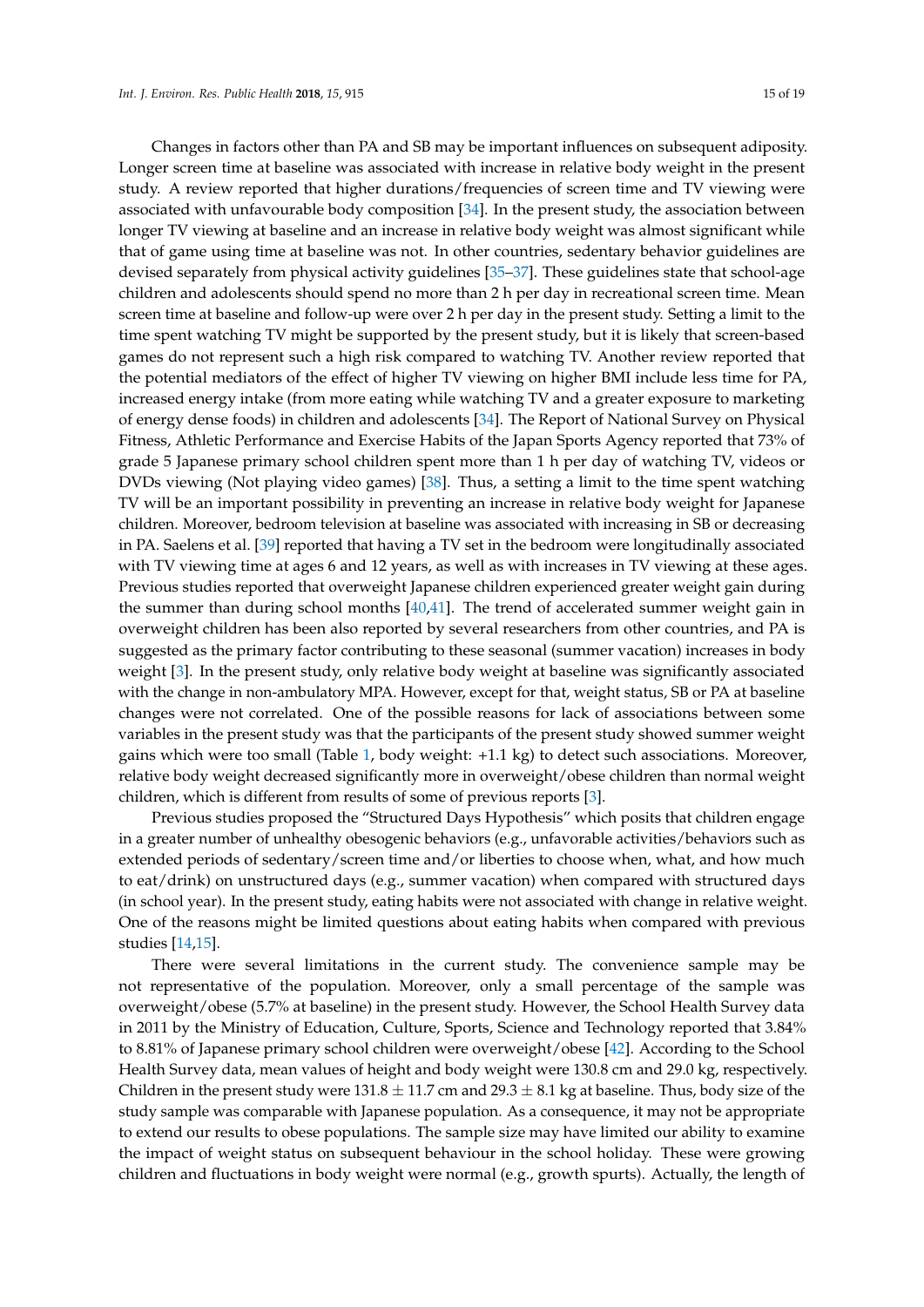time between baseline and follow-up was relatively short, because an average period of summer vacation in primary school is about 35 days in Japan, which are decided by local government and because the present study focused on the weight gain during the summer vacation. The accelerometer used in the present study is widely used to measure PA as it has an excellent ability to measure various types of PA, but may not accurately assess all types of PA, such as swimming and cycling. We made no direct measures of body composition in the present study. Questionnaire data were collected from participants answering with their parents following the methods of the Japanese National Health and Nutrition Examination Survey except for body image perception. The eating habits and body image perception were qualitatively and poorly assessed, since validated tools in children were not used, such as those to assess dietary habits [\[43\]](#page-18-2) and body image [\[44\]](#page-18-3). Another limitation is that there were almost 1.5 months difference in timing of the measurements for the summer vacation between PAs and SB or questionnaire measurements and the anthropometric measurements. Body weight and height were measured just after the summer vacation. However, SB and PAs may have changed in some participants, and as a result, the periods from the baseline to follow-up for weight and SB and PAs are different. Nonetheless, to our knowledge, this study is the first study to explicitly examine the reverse causation hypothesis using the summer vacation period. However, future studies should prospectively examine the bidirectional association between adiposity and patterns of SB in more participants with larger variability to clarify the cause-effect relationship, considering the above limitations, particularly important as populations continue to increase in adiposity.

#### **5. Conclusions**

In conclusion, the present study suggested that the children with low body weight or low relative body weight at baseline showed smaller increases in SB and smaller decreases in PA during the summer vacation than those with higher body weight or relative body weight at baseline. The present study also suggests that higher body weight or relative body weight might be particularly influential on decreasing non-ambulatory MPA. Moreover, the longer screen time and distorted body image perception in the school year is a predictor of change in increasing relative body weight during the subsequent summer vacation. Bedroom television ownership may be a predictor of change in increasing SB or decreasing PA during the subsequent summer vacation. More evidence on the relationship between weight status and life habits during summer vacation is needed, and guideline development for summer vacation for children might be necessary. A school education programme prior to summer holidays about screen time and an environment at home, and student's body image also might benefit children's health.

**Supplementary Materials:** The following are available online at [http://www.mdpi.com/1660-4601/15/5/915/s1,](http://www.mdpi.com/1660-4601/15/5/915/s1) Table S1: Eating habits and frequency of air conditioner use for participants.

**Author Contributions:** Designed research: C.T. and S.T.; coordinated data collection: C.T. and M.T.; analyzed data: C.T. and S.T.; discussed the analysis and interpreted the results: C.T. and J.J.R.; wrote paper: C.T.; had primary responsibility of the final content: C.T. All authors reviewed the manuscript critically and approved the final manuscript.

**Acknowledgments:** The authors would like to thank the participants for their cooperation in this study. We also wish to thank Hiroko Kogure and the staffs of the National Institute of Health and Nutrition, National Institutes of Biomedical Innovation and Joe Yoshimi from Tsukuba University for their help with the experiments. This work was supported by a Grant-in-Aid for Scientific Research (A) (to C. Tanaka and S. Tanaka), a grant from the Mizuno in 2010 (to IP. C. Tanaka).

**Conflicts of Interest:** The authors declare no conflict of interest.

#### **References**

<span id="page-15-0"></span>1. Ikiuo-Sawamura, K.; Hashimoto, R.; Murata, M. Discussion on the new physical fitness definition in school health program: On the comparison between a new and a previous definition for the physical fitness of school aged children and the secular trend of the prevalence of obesity and thinness in them from 1980 to 2006. *J. Child Health* **2010**, *69*, 6–13. (In Japanese)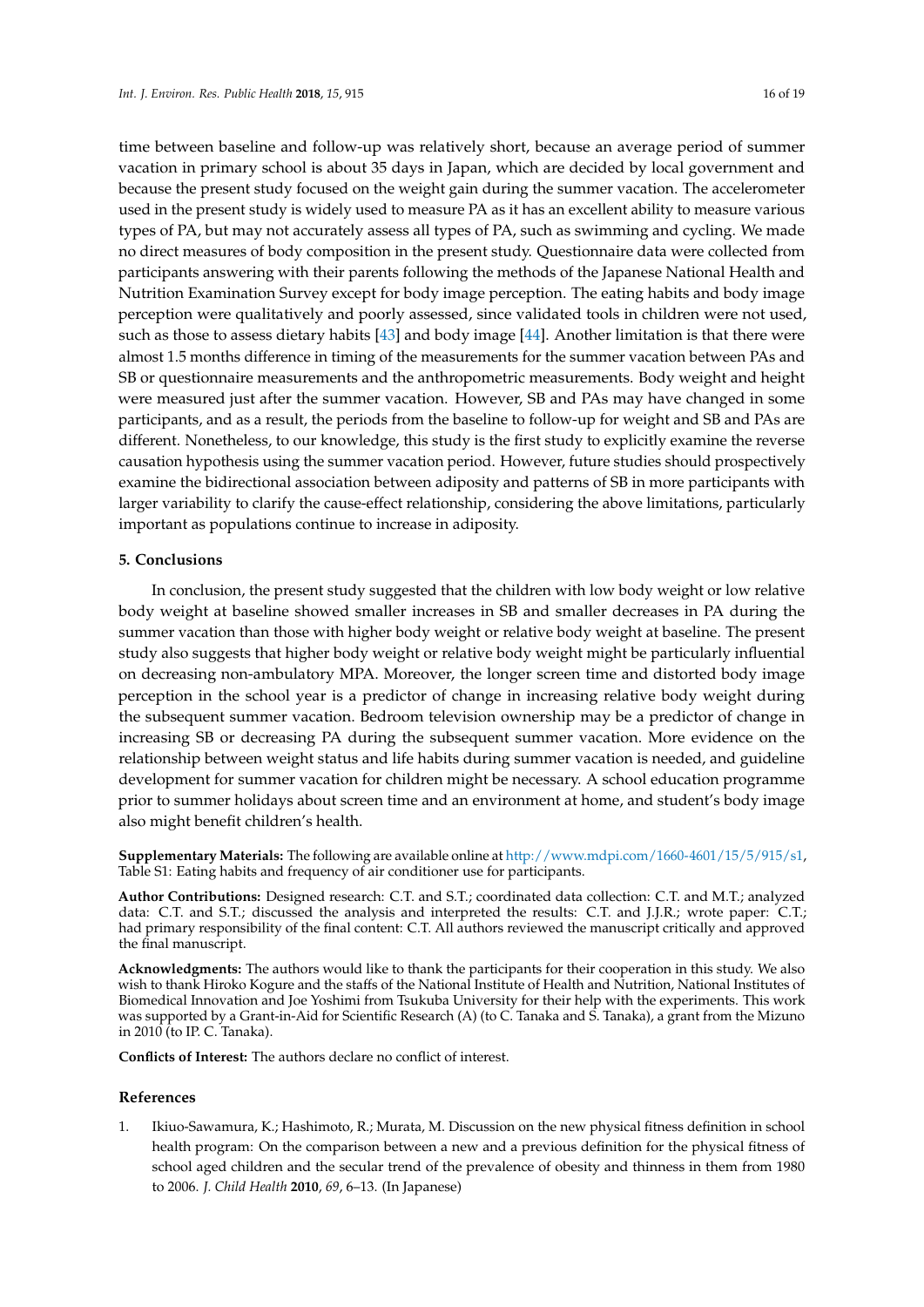- <span id="page-16-0"></span>2. Ministry of Education, Culture, Sports, Science and Technology. The Report of Survey on Physical Strength and Athletic Performance. 2010. Available online: [http://www.mext.go.jp/a\\_menu/sports/kodomo/](http://www.mext.go.jp/a_menu/sports/kodomo/zencyo/1300107.htm) [zencyo/1300107.htm](http://www.mext.go.jp/a_menu/sports/kodomo/zencyo/1300107.htm) (accessed on 16 May 2016). (In Japanese)
- <span id="page-16-1"></span>3. Baranowski, T.; O'Connor, T.; Johnston, C.; Hughes, S.; Moreno, J.; Chen, T.A.; Meltzer, L.; Baranowski, J. School Year Versus Summer Differences in Child Weight Gain: A Narrative Review. *Child. Obes.* **2014**, *10*, 18–24. [\[CrossRef\]](http://dx.doi.org/10.1089/chi.2013.0116) [\[PubMed\]](http://www.ncbi.nlm.nih.gov/pubmed/24367922)
- <span id="page-16-2"></span>4. Wareham, N.J.; van Sluijs, E.M.; Ekelund, U. Physical activity and obesity prevention: A review of the current evidence. *Proc. Nutr. Soc.* **2005**, *64*, 229–247. [\[CrossRef\]](http://dx.doi.org/10.1079/PNS2005423) [\[PubMed\]](http://www.ncbi.nlm.nih.gov/pubmed/15960868)
- <span id="page-16-3"></span>5. Jiménez-Pavón, D.; Kelly, J.; Reilly, J.J. Associations between objectively measured habitual physical activity and adiposity in children and adolescents: Systematic review. *Int. J. Pediatr. Obes.* **2010**, *5*, 3–18. [\[CrossRef\]](http://dx.doi.org/10.3109/17477160903067601) [\[PubMed\]](http://www.ncbi.nlm.nih.gov/pubmed/19562608)
- <span id="page-16-4"></span>6. Bauman, A.E.; Reis, R.S.; Sallis, J.F.; Wells, J.C.; Loos, R.J.; Martin, B.W.; Lancet Physical Activity Series Working Group. Correlates of physical activity: Why are some people physically active and others not? *Lancet* **2012**, *380*, 258–271. [\[CrossRef\]](http://dx.doi.org/10.1016/S0140-6736(12)60735-1)
- <span id="page-16-5"></span>7. Tremblay, M.S.; Colley, R.C.; Saunders, T.J.; Healy, G.N.; Owen, N. Physiological and health implications of a sedentary lifestyle. *Appl. Physiol. Nutr. Metab.* **2010**, *35*, 725–740. [\[CrossRef\]](http://dx.doi.org/10.1139/H10-079) [\[PubMed\]](http://www.ncbi.nlm.nih.gov/pubmed/21164543)
- 8. Biddle, S.J.; O'Connell, S.; Braithwaite, R.E. Sedentary behaviour interventions in young people: A meta-analysis. *Br. J. Sports Med.* **2011**, *45*, 937–942. [\[CrossRef\]](http://dx.doi.org/10.1136/bjsports-2011-090205) [\[PubMed\]](http://www.ncbi.nlm.nih.gov/pubmed/21807671)
- <span id="page-16-6"></span>9. Salmon, J.; Arundell, L.; Hume, C.; Brown, H.; Hesketh, K.; Dunstan, D.W.; Daly, R.M.; Pearson, N.; Cerin, E.; Moodie, M.; et al. A cluster-randomized controlled trial to reduce sedentary behavior and promote physical activity and health of 8–9 year olds: The Transform-Us! study. *BMC Public Health* **2011**, *11*, 759. [\[CrossRef\]](http://dx.doi.org/10.1186/1471-2458-11-759) [\[PubMed\]](http://www.ncbi.nlm.nih.gov/pubmed/21970511)
- <span id="page-16-7"></span>10. Ekblom-Bak, E.; Hellénius, M.L.; Ekblom, B. Are we facing a new paradigm of inactivity physiology? *Br. J. Sports Med.* **2010**, *44*, 834–835. [\[CrossRef\]](http://dx.doi.org/10.1136/bjsm.2009.067702) [\[PubMed\]](http://www.ncbi.nlm.nih.gov/pubmed/20133325)
- <span id="page-16-8"></span>11. Mitchell, J.A.; Byun, W. Sedentary Behavior and Health Outcomes in Children and Adolescents. *Am. J. Lifestyle Med.* **2013**, *13*, 1–27. [\[CrossRef\]](http://dx.doi.org/10.1177/1559827613498700)
- 12. Ekelund, U.; Hildebrand, M.; Collings, P.J. Physical activity, sedentary time and adiposity during the first two decades of life. *Proc. Nutr. Soc.* **2014**, *73*, 319–329. [\[CrossRef\]](http://dx.doi.org/10.1017/S0029665114000019) [\[PubMed\]](http://www.ncbi.nlm.nih.gov/pubmed/24548769)
- <span id="page-16-9"></span>13. Tanaka, C.; Reilly, J.J.; Huang, W.Y. Longitudinal changes in objectively measured sedentary behavior and their relationship with adiposity in children and adolescents: Systematic review and evidence appraisal. *Obes. Rev.* **2014**, *15*, 791–803. [\[CrossRef\]](http://dx.doi.org/10.1111/obr.12195) [\[PubMed\]](http://www.ncbi.nlm.nih.gov/pubmed/24899125)
- <span id="page-16-10"></span>14. Brazendale, K.; Beets, M.W.; Weaver, R.G.; Pate, R.R.; Turner-McGrievy, G.M.; Kaczynski, A.T.; Chandler, J.L.; Bohnert, A.; von Hippel, P.T. Understanding differences between summer vs. school obesogenic behaviors of children: The structured days hypothesis. *Int. J. Behav. Nutr. Phys. Act.* **2017**, *14*, 100. [\[CrossRef\]](http://dx.doi.org/10.1186/s12966-017-0555-2) [\[PubMed\]](http://www.ncbi.nlm.nih.gov/pubmed/28747186)
- <span id="page-16-11"></span>15. Weaver, R.G.; Beets, M.W.; Brazendale, K.; Brusseau, T.A. Summer Weight Gain and Fitness Loss: Causes and Potential Solutions. *Am. J. Lifestyle Med.* **2018**, 1–13. [\[CrossRef\]](http://dx.doi.org/10.1177/1559827617750576)
- <span id="page-16-12"></span>16. Tanaka, C.; Reilly, J.J.; Tanaka, M.; Tanaka, S. Seasonal changes in objectively measured sedentary behavior and physical activity in Japanese primary school children. *BMC Public Health* **2016**, *16*, 969. [\[CrossRef\]](http://dx.doi.org/10.1186/s12889-016-3633-5) [\[PubMed\]](http://www.ncbi.nlm.nih.gov/pubmed/27618879)
- <span id="page-16-13"></span>17. Hikihara, Y.; Tanaka, C.; Oshima, Y.; Ohkawara, K.; Ishikawa-Takata, K.; Tanaka, S. Prediction models discriminating between nonlocomotive and locomotive activities in children using a triaxial accelerometer with a gravity-removal physical activity classification algorithm. *PLoS ONE* **2014**, *9*, e94940. [\[CrossRef\]](http://dx.doi.org/10.1371/journal.pone.0094940) [\[PubMed\]](http://www.ncbi.nlm.nih.gov/pubmed/24755646)
- <span id="page-16-14"></span>18. Mâsse, L.C.; Fuemmeler, B.F.; Anderson, C.B. Accelerometer data reduction: A comparison of four reduction algorithms on select outcome variables. *Med. Sci. Sports Exerc.* **2005**, *37*, S544–S554. [\[CrossRef\]](http://dx.doi.org/10.1249/01.mss.0000185674.09066.8a) [\[PubMed\]](http://www.ncbi.nlm.nih.gov/pubmed/16294117)
- <span id="page-16-15"></span>19. Penpraze, V.; Reilly, J.J.; Maclean, C.M.; Montgomery, C.; Kelly, L.A.; Paton, J.Y.; Aitchison, T.; Grant, S. Monitoring of physical activity in young children: How much is enough? *Pediatr. Exerc. Sci.* **2006**, *18*, 483–491. [\[CrossRef\]](http://dx.doi.org/10.1123/pes.18.4.483)
- <span id="page-16-16"></span>20. Cliff, D.P.; Reilly, J.J.; Okely, A.D. Methodological considerations in using accelerometers to assess habitual physical activity in children aged 0–5 years. *J. Sci. Med. Sport* **2009**, *12*, 557–567. [\[CrossRef\]](http://dx.doi.org/10.1016/j.jsams.2008.10.008) [\[PubMed\]](http://www.ncbi.nlm.nih.gov/pubmed/19147404)
- <span id="page-16-17"></span>21. Crouter, S.E.; Horton, M.; Bassett, D.R., Jr. Use of a two-regression model for estimating energy expenditure in children. *Med. Sci. Sports Exerc.* **2012**, *44*, 1177–1185. [\[CrossRef\]](http://dx.doi.org/10.1249/MSS.0b013e3182447825) [\[PubMed\]](http://www.ncbi.nlm.nih.gov/pubmed/22143114)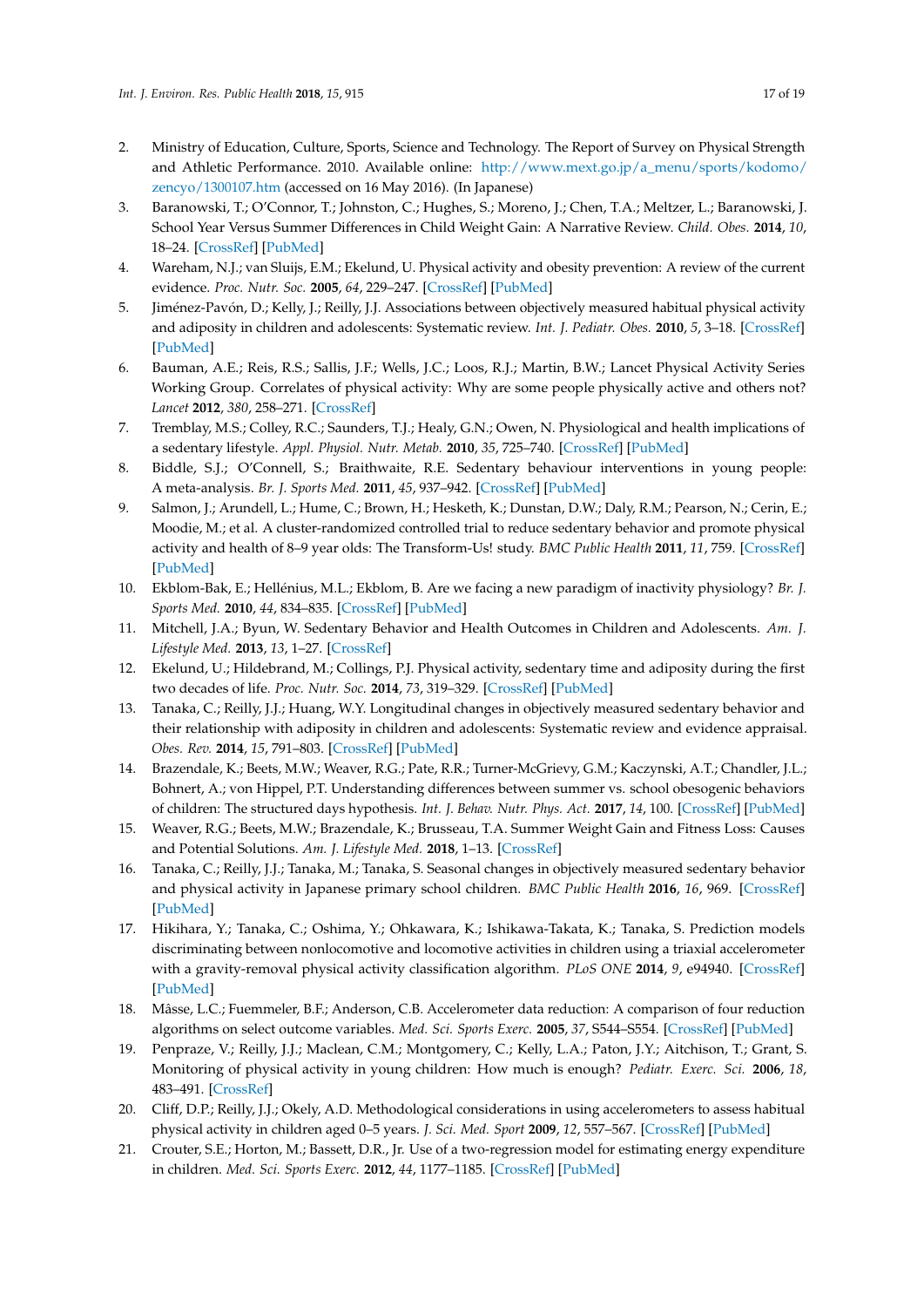- <span id="page-17-0"></span>22. Tanaka, C.; Tanaka, S. Daily physical activity in Japanese preschool children evaluated by triaxial accelerometry: The relationship between period of engagement in moderate-to-vigorous physical activity and daily step counts. *J. Physiol. Anthropol.* **2009**, *28*, 283–288. [\[CrossRef\]](http://dx.doi.org/10.2114/jpa2.28.283) [\[PubMed\]](http://www.ncbi.nlm.nih.gov/pubmed/20009376)
- <span id="page-17-1"></span>23. Ministry of Education, Culture, Sports, Science and Technology. *Health Checkup Manual for School Children (2015 Revision)*; Japan Society of School Health: Tokyo, Japan, 2015.
- <span id="page-17-2"></span>24. Uijtdewilligen, L.; Nauta, J.; Singh, A.S.; van Mechelen, W.; Twisk, J.W.; van der Horst, K.; Chinapaw, M.J. Determinants of physical activity and sedentary behaviour in young people: A review and quality synthesis of prospective studies. *Br. J. Sports Med.* **2011**, *45*, 896–905. [\[CrossRef\]](http://dx.doi.org/10.1136/bjsports-2011-090197) [\[PubMed\]](http://www.ncbi.nlm.nih.gov/pubmed/21836173)
- 25. Sallis, J.F.; Prochaska, J.J.; Taylor, W.C. A review of correlates of physical activity of children and adolescents. *Med. Sci. Sports Exerc.* **2000**, *32*, 963–975. [\[CrossRef\]](http://dx.doi.org/10.1097/00005768-200005000-00014) [\[PubMed\]](http://www.ncbi.nlm.nih.gov/pubmed/10795788)
- <span id="page-17-3"></span>26. Hinkley, T.; Salmon, J.; Okely, A.D.; Trost, S.G. Correlates of sedentary behaviours in preschool children: A review. *Int. J. Behav. Nutr. Phys. Act.* **2010**, *7*, 66. [\[CrossRef\]](http://dx.doi.org/10.1186/1479-5868-7-66) [\[PubMed\]](http://www.ncbi.nlm.nih.gov/pubmed/20825682)
- <span id="page-17-4"></span>27. Butte, N.F.; Watson, K.B.; Ridley, K.; Zakeri, I.F.; McMurray, R.G.; Pfeiffer, K.A.; Crouter, S.E.; Herrmann, S.D.; Bassett, D.R.; Long, A.; et al. A Youth Compendium of Physical Activities: Activity Codes and Metabolic Intensities. *Med. Sci. Sports Exerc.* **2018**, *50*, 246–256. [\[CrossRef\]](http://dx.doi.org/10.1249/MSS.0000000000001430) [\[PubMed\]](http://www.ncbi.nlm.nih.gov/pubmed/28938248)
- <span id="page-17-5"></span>28. Zinkel, S.R.; Moe, M., 3rd; Stern, E.A.; Hubbard, V.S.; Yanovski, S.Z.; Yanovski, J.A.; Schoeller, D.A. Comparison of total energy expenditure between school and summer months. *Pediatr. Obes.* **2013**, *8*, 404–410. [\[CrossRef\]](http://dx.doi.org/10.1111/j.2047-6310.2012.00120.x) [\[PubMed\]](http://www.ncbi.nlm.nih.gov/pubmed/23637099)
- <span id="page-17-6"></span>29. McCue, M.; Marlatt, K.; Sirard, J.; Dengel, D. Examination of changes in youth diet and physical activity over the summer vacation period. *Internet J. Allied Health Sci. Pract.* **2013**, *11*, 1–6.
- <span id="page-17-7"></span>30. Hjorth, M.F.; Chaput, J.P.; Ritz, C.; Dalskov, S.M.; Andersen, R.; Astrup, A.; Tetens, I.; Michaelsen, K.F.; Sjödin, A. Fatness predicts decreased physical activity and increased sedentary time, but not vice versa: Support from a longitudinal study in 8- to 11-year-old children. *Int. J. Obes.* **2014**, *38*, 959–965. [\[CrossRef\]](http://dx.doi.org/10.1038/ijo.2013.229) [\[PubMed\]](http://www.ncbi.nlm.nih.gov/pubmed/24304596)
- 31. Metcalf, B.S.; Hosking, J.; Jeffery, A.N.; Voss, L.D.; Henley, W.; Wilkin, T.J. Fatness leads to inactivity, but inactivity does not lead to fatness: A longitudinal study in children (EarlyBird 45). *Arch. Dis. Child.* **2011**, *96*, 942–947. [\[CrossRef\]](http://dx.doi.org/10.1136/adc.2009.175927) [\[PubMed\]](http://www.ncbi.nlm.nih.gov/pubmed/20573741)
- <span id="page-17-9"></span>32. Bürgi, F.; Meyer, U.; Granacher, U.; Schindler, C.; Marques-Vidal, P.; Kriemler, S.; Puder, J.J. Relationship of physical activity with motor skills, aerobic fitness and body fat in preschool children: A cross-sectional and longitudinal study (Ballabeina). *Int. J. Obes.* **2011**, *35*, 937–944. [\[CrossRef\]](http://dx.doi.org/10.1038/ijo.2011.54) [\[PubMed\]](http://www.ncbi.nlm.nih.gov/pubmed/21448128)
- <span id="page-17-8"></span>33. Hallal, P.C.; Dumith, S.C.; Ekelund, U.; Reichert, F.F.; Menezes, A.M.; Victora, C.G.; Wells, J.C. Infancy and childhood growth and physical activity in adolescence: Prospective birth cohort study from Brazil. *Int. J. Behav. Nutr. Phys. Act.* **2012**, *9*, 82. [\[CrossRef\]](http://dx.doi.org/10.1186/1479-5868-9-82) [\[PubMed\]](http://www.ncbi.nlm.nih.gov/pubmed/22747581)
- <span id="page-17-10"></span>34. Swinburn, B.; Shelly, A. Effects of TV time and other sedentary pursuits. *Int. J. Obes.* **2008**, *32*, S132–S136. [\[CrossRef\]](http://dx.doi.org/10.1038/ijo.2008.249) [\[PubMed\]](http://www.ncbi.nlm.nih.gov/pubmed/19136983)
- <span id="page-17-11"></span>35. Start Active, Stay Active. A Report on Physical Activity from the Four Home Countries' Chief Medical Officers. Available online: [https://www.sportengland.org/media/2928/dh\\_128210.pdf](https://www.sportengland.org/media/2928/dh_128210.pdf) (accessed on 16 April 2018).
- 36. Canadian Society for Exercise Physiology. The Canadian 24-h Movement Guidelines for Children and Youth (ages 5–17 years). Available online: [http://csepguidelines.ca/wp-content/themes/csep2017/pdf/](http://csepguidelines.ca/wp-content/themes/csep2017/pdf/Canadian24HourMovementGuidelines2016_2.pdf) [Canadian24HourMovementGuidelines2016\\_2.pdf](http://csepguidelines.ca/wp-content/themes/csep2017/pdf/Canadian24HourMovementGuidelines2016_2.pdf) (accessed on 16 April 2018).
- <span id="page-17-12"></span>37. Australian Governments, Department of Health. Australia's Physical Activity and Sedentary Behaviour Guidelines. Available online: [http://www.health.gov.au/internet/main/publishing.nsf/content/health](http://www.health.gov.au/internet/main/publishing.nsf/content/health-pubhlth-strateg-phys-act-guidelines)[pubhlth-strateg-phys-act-guidelines](http://www.health.gov.au/internet/main/publishing.nsf/content/health-pubhlth-strateg-phys-act-guidelines) (accessed on 16 April 2018).
- <span id="page-17-13"></span>38. The Japan Sports Agency: The Report of FY2015 National Survey on Physical Fitness, Athletic Performance and Exercise Habits. 2015. Available online: [http://www.mext.go.jp/a\\_menu/sports/kodomo/zencyo/](http://www.mext.go.jp/a_menu/sports/kodomo/zencyo/1364874.htm) [1364874.htm](http://www.mext.go.jp/a_menu/sports/kodomo/zencyo/1364874.htm) (accessed on 3 May 2018).
- <span id="page-17-14"></span>39. Saelens, B.E.; Sallis, J.F.; Nader, P.R.; Broyles, S.L.; Berry, C.C.; Taras, H.L. Home environmental influences on children's television watching from early to middle childhood. *J. Dev. Behav. Pediatr.* **2002**, *23*, 127–132. [\[CrossRef\]](http://dx.doi.org/10.1097/00004703-200206000-00001) [\[PubMed\]](http://www.ncbi.nlm.nih.gov/pubmed/12055494)
- <span id="page-17-15"></span>40. Kobayashi, M.; Kobayashi, M. The relationship between obesity and seasonal variation in body weight among elementary school children in Tokyo. *Econ. Hum. Biol.* **2006**, *4*, 253–261. [\[CrossRef\]](http://dx.doi.org/10.1016/j.ehb.2005.08.002) [\[PubMed\]](http://www.ncbi.nlm.nih.gov/pubmed/16154393)